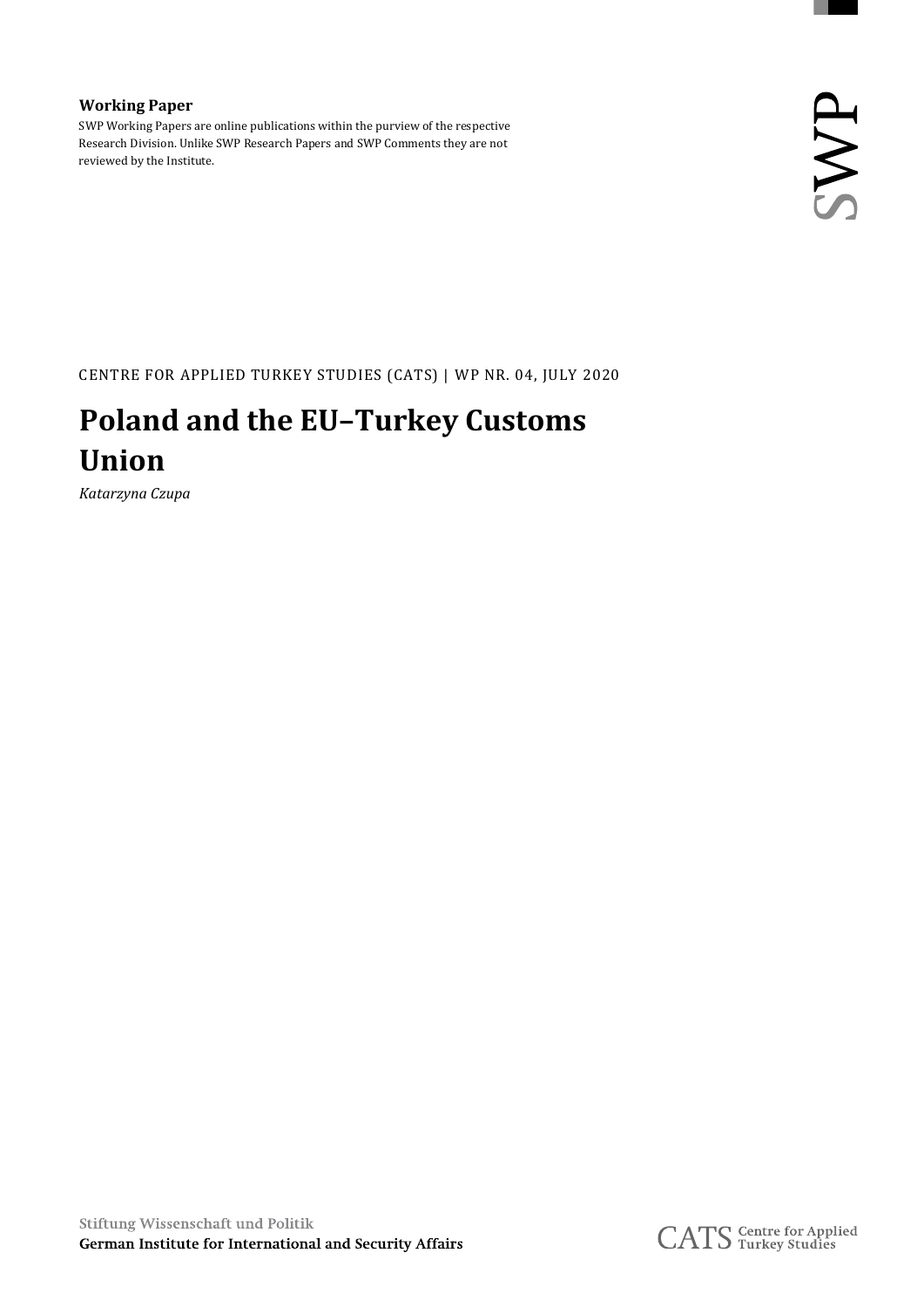#### **Contents**

| <b>List of Charts and Tables</b>                                           | 3  |
|----------------------------------------------------------------------------|----|
| The project                                                                | 4  |
| The future of the EU's Customs Union with Turkey                           | 4  |
| <b>Key Takeaways</b>                                                       | 5  |
| Introduction                                                               | 6  |
| <b>Volume of trade with Turkey</b>                                         | 7  |
| <b>Investment in Turkey</b>                                                | 12 |
| Potential for growth (trade and investment)                                | 13 |
| Balance of trade and payment with Turkey                                   | 14 |
| Structures of particular economic interdependence with Turkey              | 14 |
| Turkey's role as a hub for regional markets                                | 15 |
| Economic actors seeking privileged access to decision makers               | 16 |
| Level and degree of bilateral communication between business organisations | 17 |
| Level of information about and structure of debate over the customs union  | 19 |
| Attitude towards modernisation of the customs union                        | 19 |
| Level of trust in and degree of attribution of competence                  | 21 |

#### **Abbreviations 23**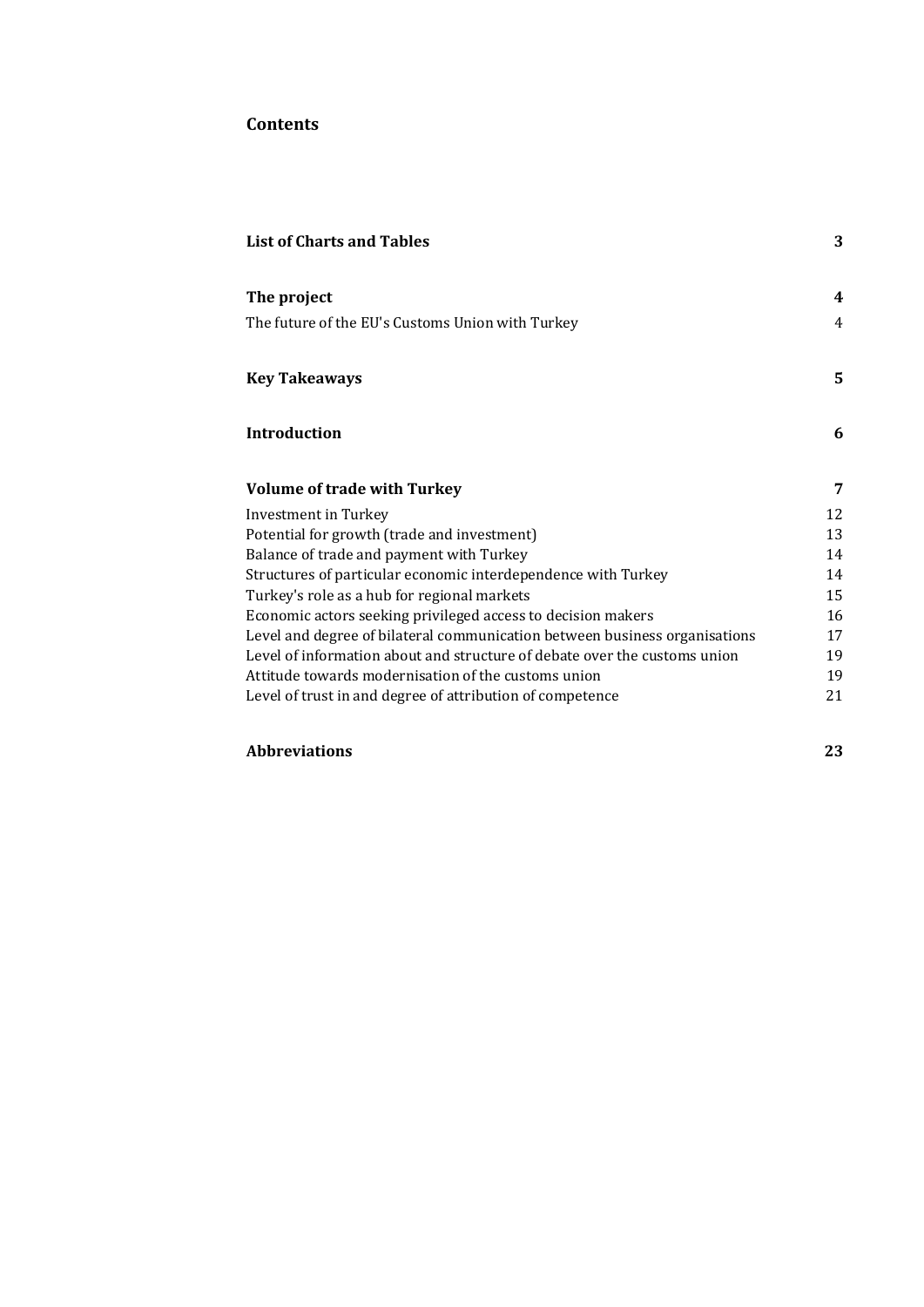## List of Charts and Tables

| Chart 1 – Poland's trade in goods with Turkey (million EUR)                 |    |
|-----------------------------------------------------------------------------|----|
| Chart 2 - Poland's trade in services with Turkey (million EUR)              |    |
| Chart 3 – Poland's export of goods to Turkey (million EUR)                  | 10 |
| Chart 4 – Poland's import of goods from Turkey (million EUR)                | 11 |
| Chart 5 – Foreign direct investment between Poland and Turkey (million EUR) | 12 |
| Chart $6$ – IPSOS survey for OKO press $(\%)$                               |    |
| Table 1 – Poland's key trading partners in goods (2018)                     | 8  |
| Table 2 - Poland's key trading partners in services (2018, million EUR)     | Q  |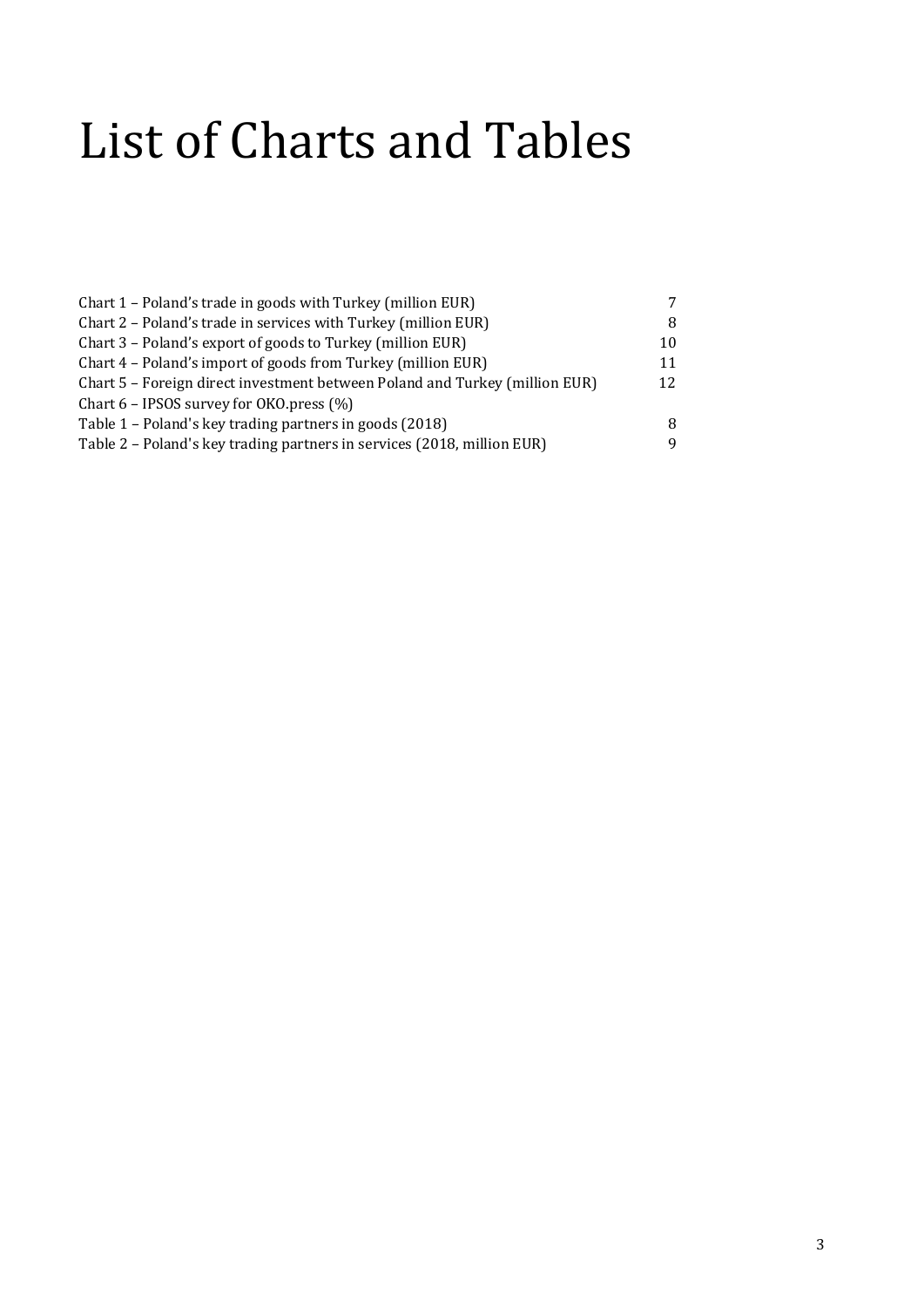## The project

#### **The future of the EU's Customs Union with Turkey**

Still a candidate for membership in the European Union, Turkey has outgrown the status of one-sided dependency on the EU. Ankara developed a more independent foreign policy that entails both areas for cooperation with Brussels but also for conflicts with the EU and its member states. Cases in point are the cooperation on migration on the one hand side and tensions with Greece and Cyprus in the eastern Mediterranean on the other. The EU needs working channels for communication and cooperation with Turkey. However, membership negations stall, talk on visa liberalization stuck, and the European Council blocks the opening of talks to re-negotiate the Customs Union. To look for ways to overcome the deadlock, CATS and think tanks from five EU member-

states are looking into the respective nation debates on the economic and political pros and cons of re-negotiating the Customs Union. We find an overall interest in the deepening of economic cooperation and a variety of political issues to be addressed once working relations with Turkey are established.

This report is part of this joint endeavour in which the Centre for Applied Turkey Studies (CATS) cooperates with Institut français des relations internationales (IFRI), Paris; Elcano Royal Institute (Elcano), Madrid; The Polish Institute of International Affairs (PISM), Warsaw; Istituto Affari Internazionali (IAI), Rome and Hellenic Foundation for European and Foreign Policy (ELIAMEP), Athens.

Polish incumbents voice their support for strengthening the economic cooperation with Turkey but they do not touch the topic of the customs union between the EU and Turkey. The Polish ministries are well informed about the debate on the customs union at the EU level. They also have well-defined interests in the modernisation of the customs union between EU and Turkey. Yet, they tend to regard the issue of the modernisation of the customs union as an EU matter and claim they accept the reality that the process is blocked due to political problems that need to be resolved. While Polish entrepreneurs would benefit from the modernisation of the customs union, they perceive the problem as a political issue between the European Union and Turkey and thus they focus on more pragmatic activities.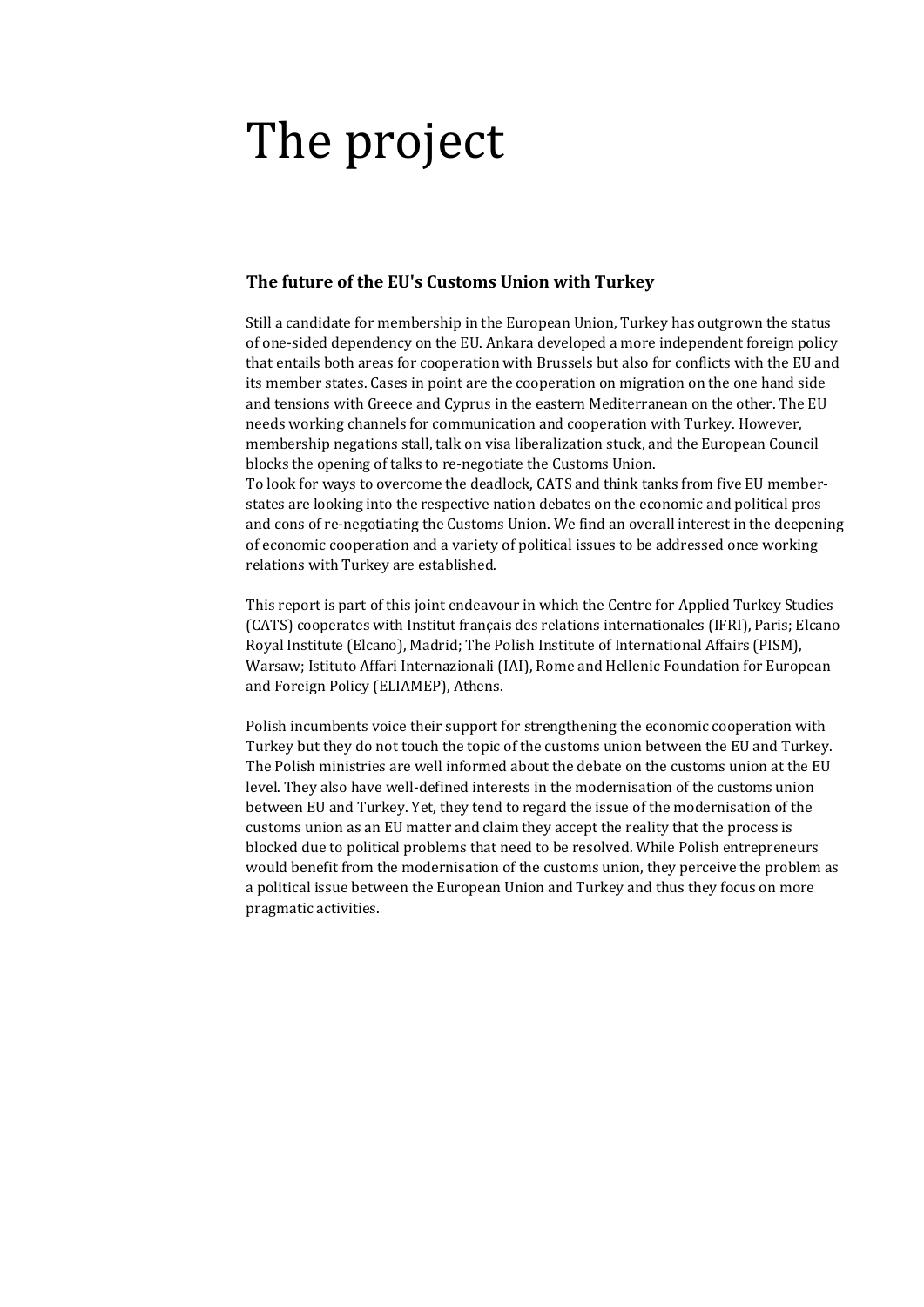## Key Takeaways

- In 2018, the value of import and export of goods between Poland and Turkey was 2.5bn EUR and 3.8bn EUR respectively.
- Although trade in goods between the two countries has been intensifying, Turkey is not a leading partner for Poland. Turkey provides just 1.7% of imported goods and is the recipient of 1.1% of exported goods, whereas the country is the 16th biggest importer of Polish products and the 20th provider of exported goods to Poland.
- Trade in goods between Poland Turkey focuses on four main groups of products: base metals and articles thereof; machinery and mechanical appliances, electrical and electro-technical equipment; plastics and rubber and articles thereof; and transport equipment. In 2018, these groups of products constituted 66% of total imports and 73% of total exports.
- Policy makers try to encourage greater trade volumes between Poland and Turkey, yet their political willingness does not translate into reality. State support is largely symbolic, and is not an incentive for Polish companies to lobby or strive to gain privileged access to Polish incumbents.
- Polish companies have been developing economic relations with Turkey for three reasons: to tap its growing internal market, to use the country's expertise, experience and resources in the production process and to strengthen Poland's position in the CEE region, in the Middle East and in Central Asia.
- Modernisation of the customs union between the EU and Turkey is not an issue of public debate in Poland – it is not mentioned in Polish party programmes or in the statements of Polish politicians.
- Polish incumbents voice their support for strengthening the economic cooperation with Turkey but they do not touch the topic of the customs union between the EU and Turkey.
- The Polish ministries are well informed about the debate on the customs union at the EU level. They also have well-defined interests in the modernisation of the customs union between EU and Turkey. Yet, they tend to regard the issue of the modernisation of the customs union as an EU matter and claim they accept the reality that the process is blocked due to political problems that need to be resolved.
- While Polish entrepreneurs would benefit from the modernisation of the customs union, they perceive the problem as a political issue between the European Union and Turkey and thus they focus on more pragmatic activities.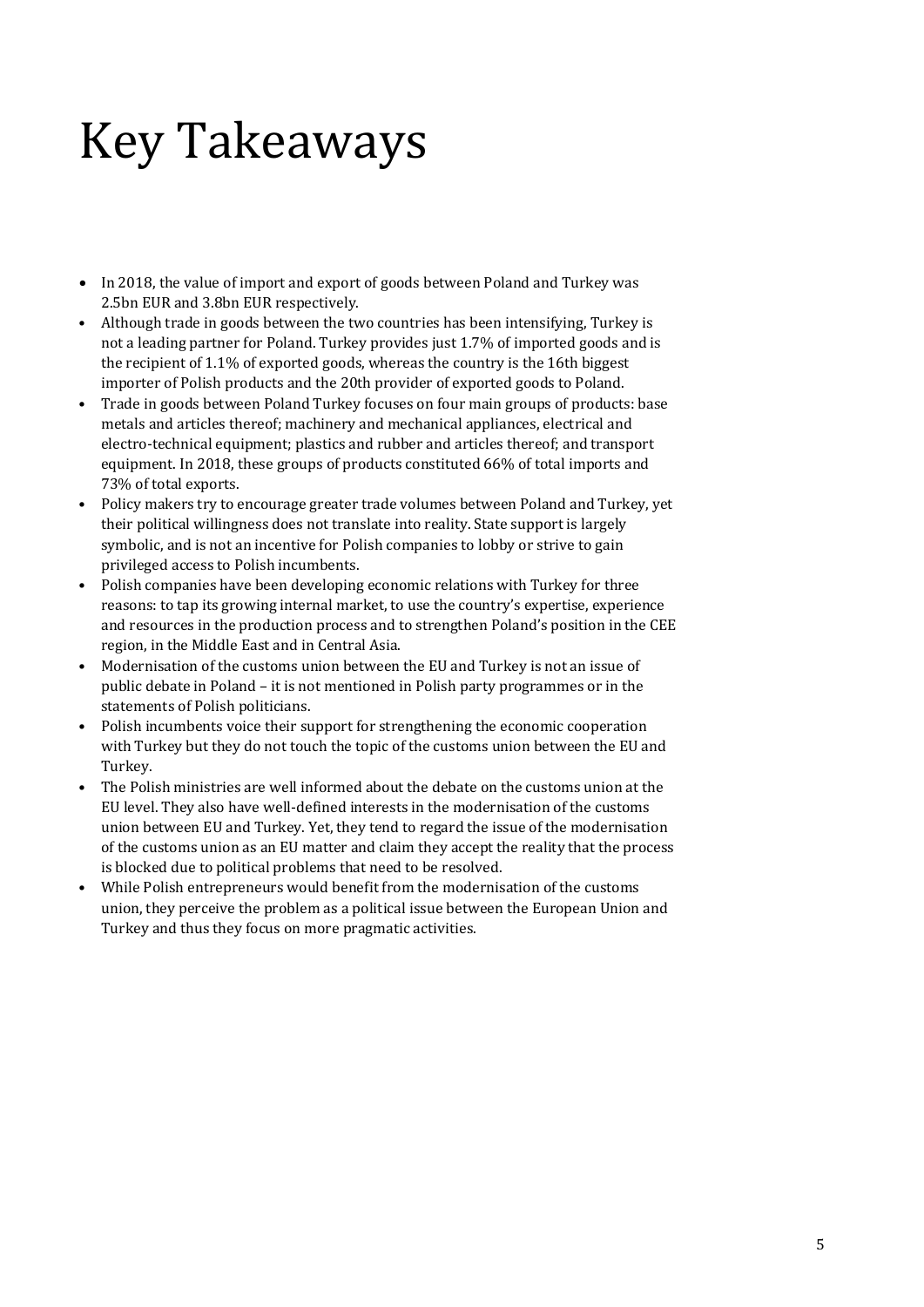### Introduction

Poland is one of the biggest economies in the European Union (EU). In 2018, its gross domestic product (GDP) totalled almost 500bn EUR. Turkey's economy is of a similar size – its GDP was over 650bn EUR. Both these economies have also experienced a dynamic GDP growth in recent years. During the last decade, they grew on average by 3.5% in the case of Poland, and by 5.3% as far as Turkey is concerned, much above the EU average.

Developing internal markets and a long history of friendly contacts – Poland and Turkey established diplomatic relations over 600 years ago and remained at peace for around 580 years<sup>1</sup> - provide a base for economic cooperation between countries.

The report analyses the volume and structure of trade between both countries (goods and services), the value and main directions of FDI and the potential for growth in these areas. Based on this data the study seeks to determine interdependences between Polish and Turkish economies, points to areas where economic actors may have privileged access to decision makers and assesses Turkey's role as a hub for regional markets. The report also analyses level of information and attitude towards the debate on the modernisation of the customs union between Turkey and the European Union, concentrating on the perspectives of Polish ministries, political parties and economic actors.

The report is based on various sources: official reports from Polish state institutions (e.g., the Polish National Bank – Narodowy Bank Polski, Statistics Poland, the Polish Investment and Trade Agency, the Ministry of Entrepreneurship and Technology), websites of media concentrating on economic affairs, and websites of local and private chambers of commerce and companies active in Turkey. Additionally, sections concerning attitudes of Polish ministries towards the debate on the customs union include information obtained from consultations undertaken by the author in the Ministry of Foreign Affairs and the Ministry of Development.

1 Oficjalna strona Prezydenta Rzeczypospolitej Polskiej, *600 lat relacji między Polską a Turcją to zobowiązanie* (2014).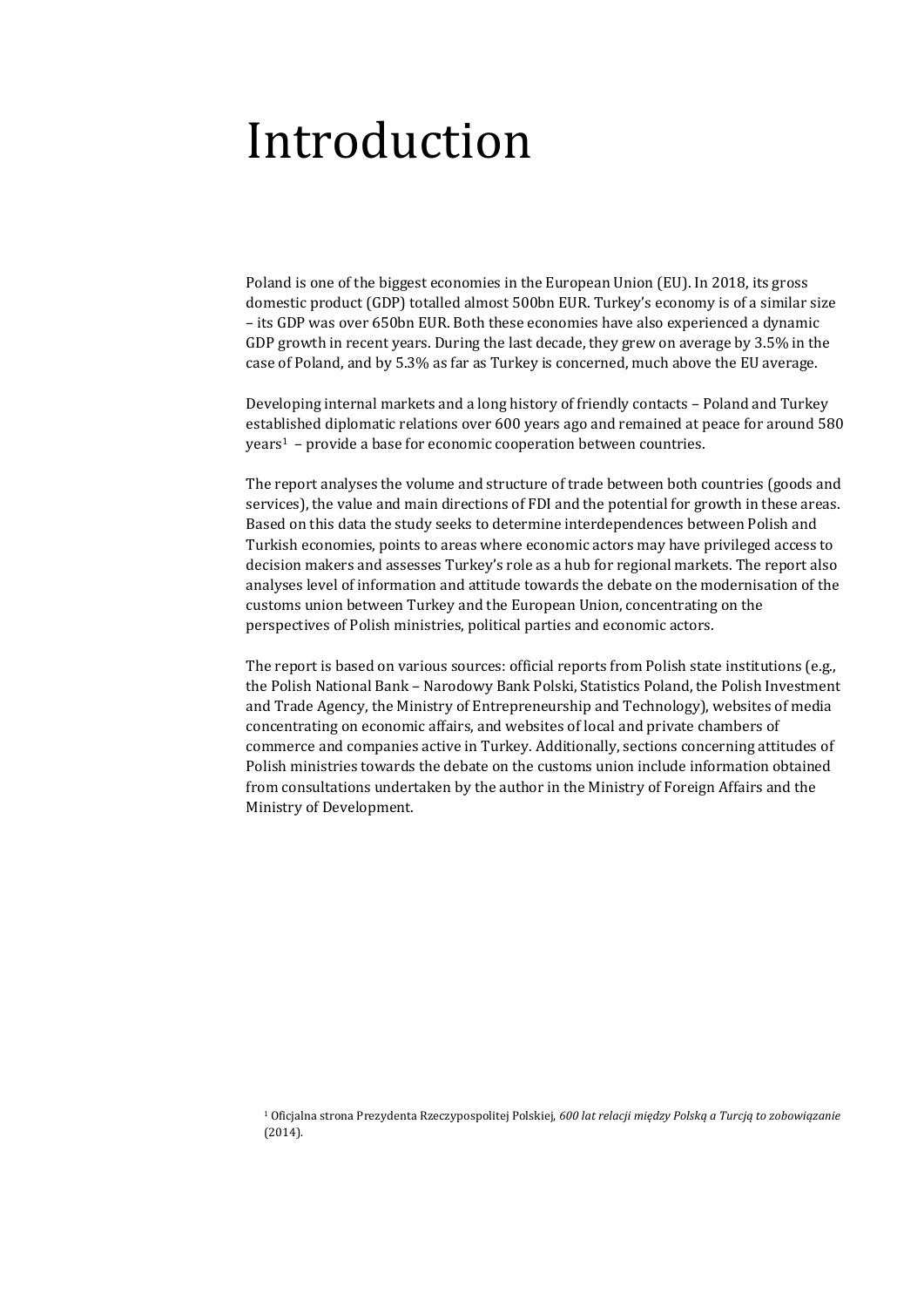# Volume of trade with Turkey

A long history of bilateral relations and significant economic development, which deepens internal markets' demand for foreign goods and services, constitutes a solid base for economic cooperation. Trade between Poland and Turkey focuses mainly on goods. Since Poland's accession to the EU, the country's volume of trade in goods with Turkey has been constantly increasing. In 15 years, the value of import and export of goods between these countries has increased over threefold and fourfold respectively. In 2004, the volume of goods exported to and imported from Turkey totalled 731m and 899m EUR respectively and in 2018 it was 2.5bn and 3.8bn EUR respectively (Chart 1).



*Chart 1 – Poland's trade in goods with Turkey (million EUR)* 

Although trade in goods between the two countries has been intensifying, Turkey is not a leading partner for Poland. Turkey provides just 1.7% of imported goods and is the recipient of 1.1% of exported goods, whereas the country is the 16th biggest importer of Polish products and the 20th provider of exported goods to Poland. Poland has far more developed trade relations with the EU's leading economies; and as far as non-EU countries are concerned it cooperates mainly with China, Russia, the US, Ukraine and Norway (Table 1).

Trade in services between Poland and Turkey remains at a stable but low level. Although the volume of services delivered by Polish entities to Turkish ones has doubled over the

*Source: Statistics Poland database, 2019*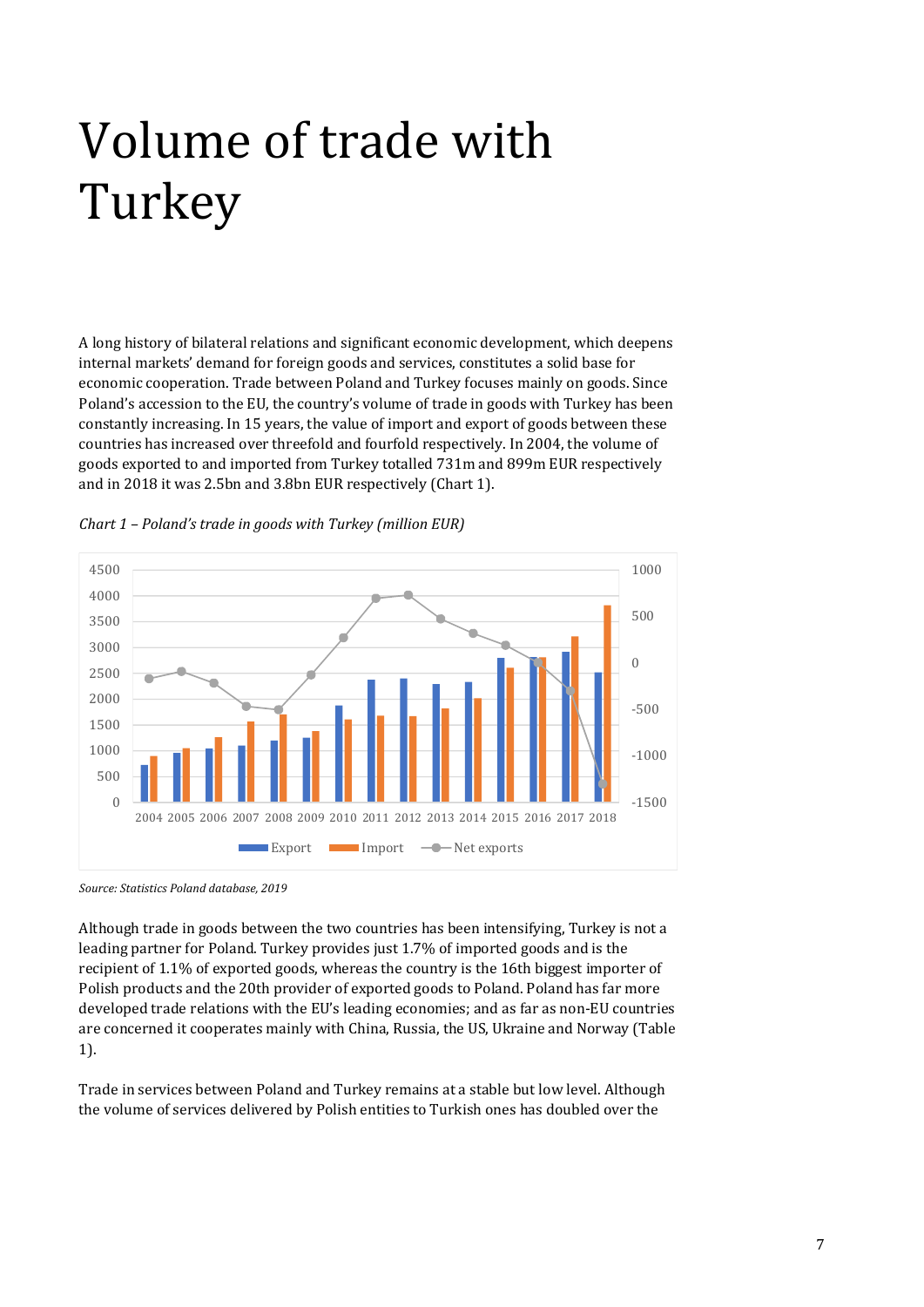last decade,<sup>2</sup> in 2018 it totalled just 100m EUR, compared to 2,500m EUR of Polish goods exported to Turkey.

Volume of services purchased from Turkey has been more volatile with a general downward trend observed over the last decade. In 2010, services purchased from Turkey totalled almost 400m EUR, but in 2018 it decreased to around 250m EUR. In this direction also, the flow of purchased services is significantly lower than in the case of imported goods (4,000m EUR in 2018).

| Country               | Export (% of total) | Country               | Import (% of total) |
|-----------------------|---------------------|-----------------------|---------------------|
| Germany               | 28,21               | Germany               | 22,55               |
| <b>Czech Republic</b> | 6,38                | China                 | 11,61               |
| <b>United Kingdom</b> | 6,24                | Russia                | 7,14                |
| France                | 5,58                | Italy                 | 5,13                |
| Italy                 | 4,61                | France                | 3,67                |
| <b>Netherlands</b>    | 4,52                | <b>Netherlands</b>    | 3,63                |
| <b>Russia</b>         | 3,03                | <b>Czech Republic</b> | 3,44                |
| Sweden                | 2,79                | US                    | 2,84                |
| US                    | 2,75                | <b>Belgium</b>        | 2,49                |
| Hungary               | 2,67                | <b>United Kingdom</b> | 2,44                |
| <b>Slovakia</b>       | 2,59                | Spain                 | 2,25                |
| Spain                 | 2,55                | Sweden                | 1,82                |
| <b>Belgium</b>        | 2,35                | South Korea           | 1,81                |
| Romania               | 2,03                | Slovakia              | 1,80                |
| <b>Ukraine</b>        | 1,99                | Austria               | 1,71                |
| Austria               | 1,99                | <b>Turkey</b>         | 1,67                |
| <b>Denmark</b>        | 1,75                | Hungary               | 1,62                |
| Lithuania             | 1,50                | Japan                 | 1,59                |
| Norway                | 1,16                | Ukraine               | 1,12                |
| <b>Turkey</b>         | 1,12                | <b>Denmark</b>        | 1,11                |

*Table 1 – Poland's key trading partners in goods (2018)*

*Source: Statistics Poland database, 2019*



*Chart 2 – Poland's trade in services with Turkey (million EUR)*

*Source: Statistics Poland database, 2019*

2 Data on the volume of traded services between Poland and Turkey is available starting from 2010.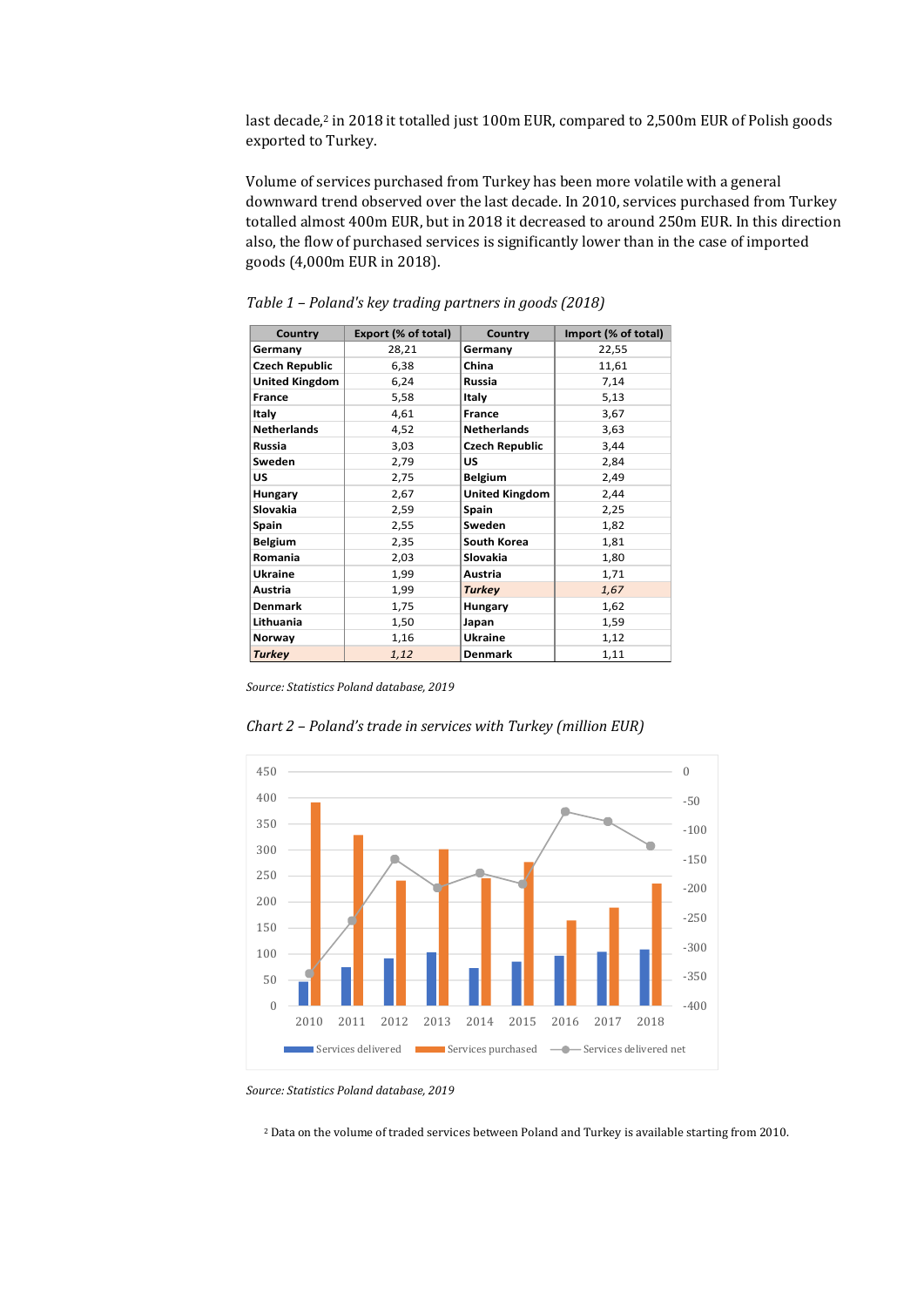Given low volumes of trade in services, it is easy to determine that Turkey is not a significant partner for Poland in this area. In terms of delivered services, in 2018 Turkey was Poland's 39th biggest partner, and as far as purchased services are concerned Turkey was Poland's 28th biggest partner (Table 2). Poland trades mainly with developed economies, especially with Germany, the UK, the Netherlands and the US.

| Country     | <b>Volume of</b><br>delivered services | Country            | <b>Volume of</b><br>purchased services |
|-------------|----------------------------------------|--------------------|----------------------------------------|
| Germany     | 13 3 5 2                               | Germany            | 7969                                   |
| Switzerland | 4 5 0 4                                | UK                 | 3029                                   |
| UK          | 4 3 9 9                                | France             | 2051                                   |
| Netherlands | 3 9 9 0                                | <b>Netherlands</b> | 2048                                   |
| US          | 3782                                   | US                 | 1935                                   |
|             | $\cdots$                               | $\ddotsc$          |                                        |
| Turkey      | 109                                    | <b>Turkey</b>      | 235                                    |

*Table 2 – Poland's key trading partners in services (2018, million EUR)*

*Source: Statistics Poland database, 2019*

#### **Trade: sectors and branches**

We analysed trade in commodities by sections and chapters, according to the Polish Statistical Office3 methodology.

Trade in commodities between Poland Turkey focuses on four main groups of products: base metals and articles thereof; machinery and mechanical appliances, electrical and electro-technical equipment; plastics and rubber and articles thereof; and transport equipment. Since 2004 these products have constituted most of the trade volume between Poland and Turkey, for both export and import. In 2018, they constituted 66% of total imports and 73% of total exports. In Poland's exports, chemical industry products (mainly cosmetics) also play a significant role; and textiles are one of the biggest components of its imports.

<sup>3</sup> Its database is called Statistics Poland.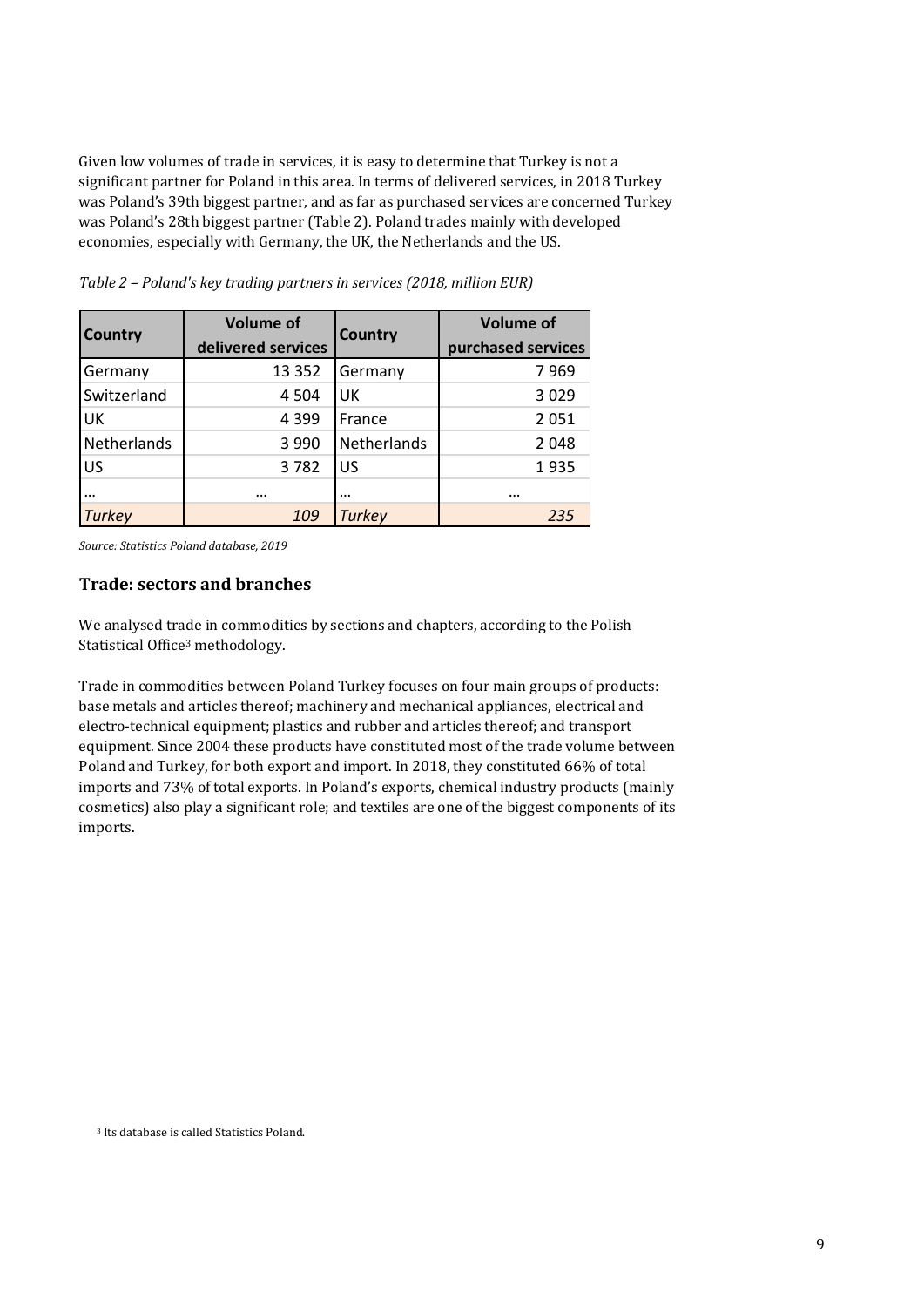

*Chart 3 – Poland's export of goods to Turkey (million EUR)*

*Source: Statistics Poland database, 2019*

Although Poland's imports from and exports to Turkey are similar based on their aggregated sections and chapters, the structure of these flows of trade is slightly different. Export to Turkey is dominated by machinery and mechanical appliances, electrical and electro technical equipment (in 2018 it accounted for 42% of export volume), mainly spark-ignition compression-ignition internal combustion piston engines and parts, turbojet engines and pumps. In Poland, a great number of companies manufacture such products, which are then imported by for example the mining industry and energy sector. One of the leading suppliers is Famur S.A., whose role in trade relations was mentioned by Poland's President Andrzej Duda during the Business Forum held in 2017.4 The company delivered its machinery products to the Turkish 'Amasya B' mine.5

Turkish machinery products constitute over 25% of Poland's import. These are mainly household products such as fridges, dishwashers, washing machines, driers and spinners. They are produced under the brand name Beko, which is part of the portfolio of the Turkish company Arçelik, one of the leading producers of household products in Europe.6

<sup>4</sup> Polish Investment and Trade Agency, *Polish‐Turkish Business Forum: PAIH to Open Trade Office in Istanbul* (2017).

<sup>5</sup> Ministerstwo Przedsiębiorczości i Technologii, *Turcja Informacja o stosunkach gospodarczych z Polską* (2019), 4–5.

<sup>6</sup> J. Hernik and A. Smalec, "Beko – strategia tureckiej marki na polskim rynku", *Instytut Badań Rynku, Konsumpcji i Koniunktur. Handel wewnętrzny* 2, no. 4 (375) (2018): 17–28.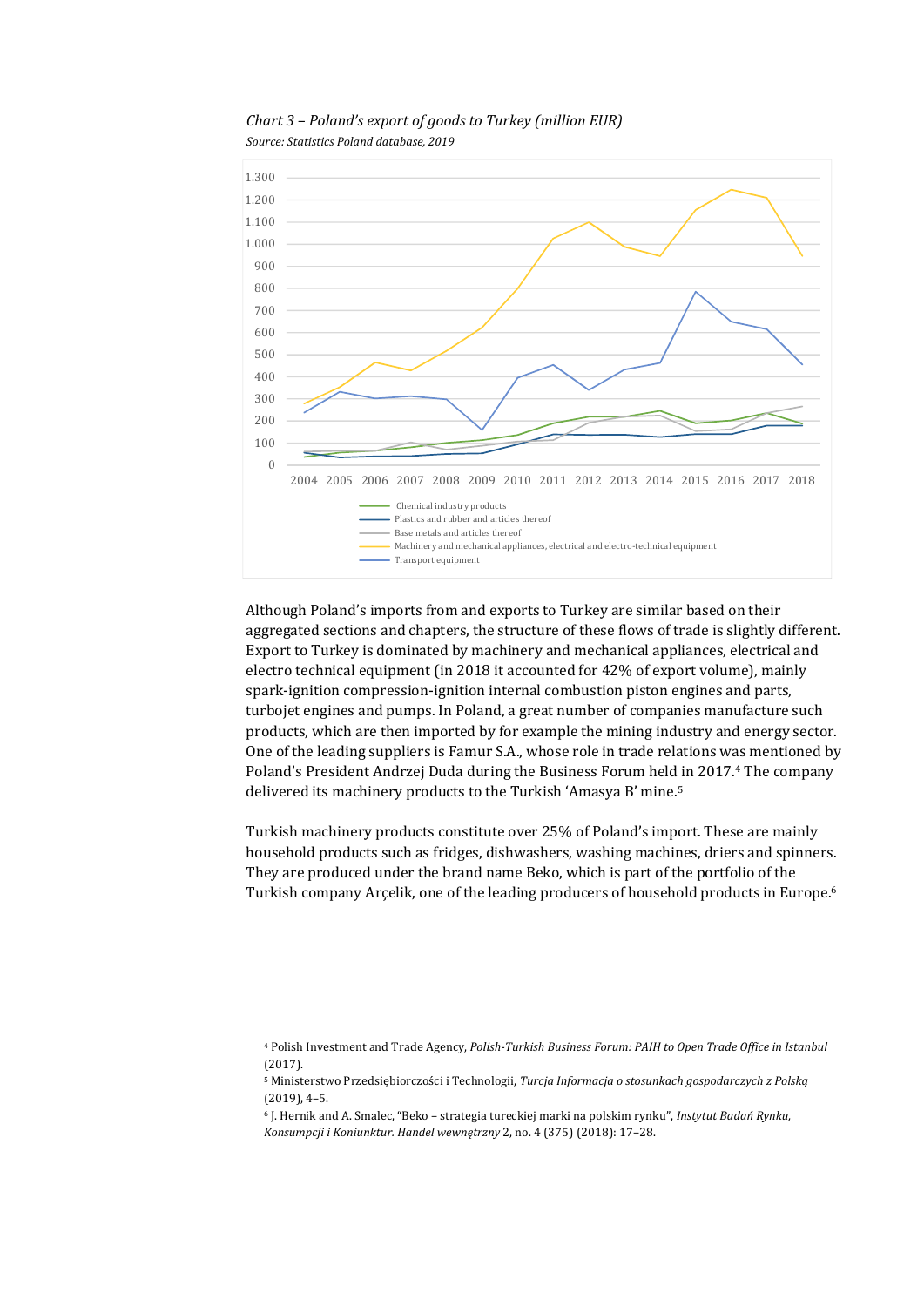



*Source: Statistics Poland database, 2019*

Transport equipment is a second pillar of Poland–Turkey trade relations. In 2018 it constituted 20% of Polish exports and 46% of imports. In this case the structure of trade flow is more similar; it focuses on tractors, cars, buses and equipment for these vehicles. It should be noted that both Poland and Turkey host production and assembly lines for the global automotive industry.7 A number of different companies locate their production and assembly plants in both these countries – as a result the flow of transport machines includes a range of products. We elaborate on this topic in the next chapters of the report.

As far as trade in services is concerned, the Polish Statistical Office does not publish a structure of flows between countries. Yet given the low volume, we managed to assess which sectors of the Polish economy are recipients and providers of traded services.

In terms of delivered services, Turkey is an important market for leading Polish companies from the IT industry, namely Comarch and Asseco. Both these companies are listed on the Warsaw Stock Exchange and provide software services not only in Poland but also in Central and Eastern Europe. Turkey is also an important market for Amica, the biggest Polish manufacturer of household products; Turkish entities, which have experience and capacity in this field, provide some components and services used by the Polish company.8 Also Empik Media & Fashion, a company that operates in the media and clothing industries, has established a business venture in Turkey, opening several stores under the brand 'Smyk' with toys and other items for children.<sup>9</sup> Polish companies advise

7 Poland: Polska Agencja Inwestycji i Handlu, *Sektor motoryzacyjny*.

Turkey: Presidency of the Republic of Turkey. Investment Office, *Automotive sector*.

8 Rzeczpospolita, *Wiceprezes Amiki: Chcemy robić nie tylko kuchnie* (2018).

<sup>9</sup> Grupa Empik Media & Fashion S.A., Analiza Finansowa Zarządu za IV kwartał i 12 miesiecy zakończonych 31 *grudnia 2014 roku* (2015).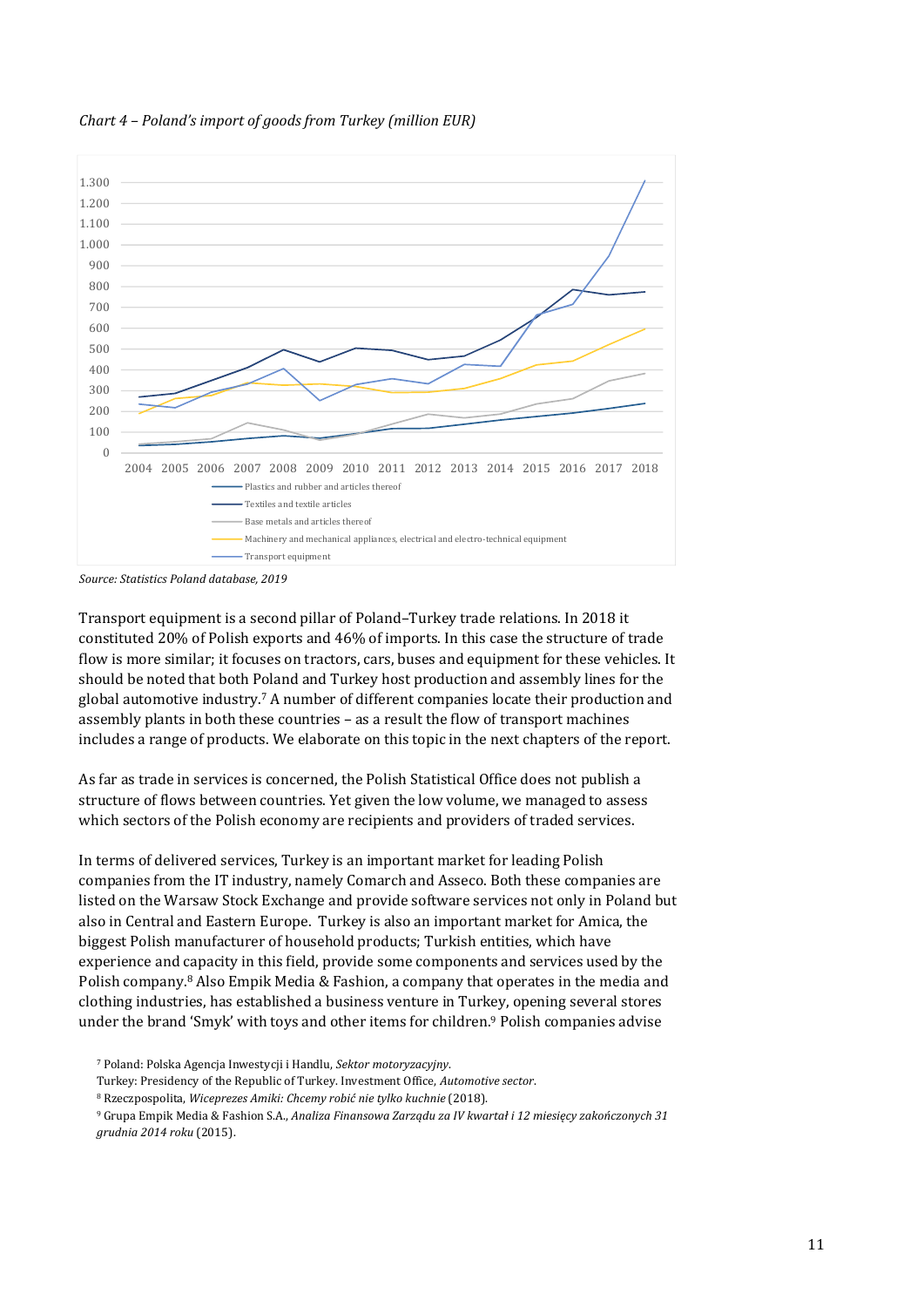and provide services to the Turkish energy sector, which lacks expertise in this field; a history of cooperation between two countries dates back to the 1980s, when Polish companies built heat and power plants.10 Kopex, a producer of electric machinery, provided expert assistance for the 'Amasya B' mine, which was also supplied with products by the aforementioned Famur.

Turkey is a natural choice for expansion of dynamically developing Polish companies, which often decide to start operations in Central and Eastern Europe (CEE). There is no sector trend observed – simply, Turkey is a destination for companies that want to strengthen their role in the CEE region.

In terms of purchased services, the infrastructure and construction sector dominates. Poland has been developing its infrastructure and attracts foreign experts with experience in building roads, bridges and railway lines. Turkish companies successfully participate in infrastructure tenders. The company Gulermak is one such example; it has been developing Warsaw's metro line and constructing a bridge which forms part of the S2 motorway.11

#### **Investment in Turkey**

Turkey is not a leading partner for Poland in terms of foreign direct investment (FDI). Poland's FDI remains low; although over the last decade<sup>12</sup> its value fluctuated with a slight upward trend, in 2018 FDI totalled only 225m EUR. Turkey's FDI in Poland is even lower. Although its value has doubled since 2010 it remains below 100m EUR (Chart 5).



*Chart 5 – Foreign direct investment between Poland and Turkey (million EUR)*

*Source: Narodowy Bank Polski, 2019*

10 Portal Promocji Eksportu, *Sektor energetyczny w Turcji* (2016).

11 WNP.PL Portal Gospodarczy, *Tureckie firmy zainteresowane projektami kolejowymi i drogowymi* (2017).

12 Data on FDI between Poland and Turkey is available starting from 2010.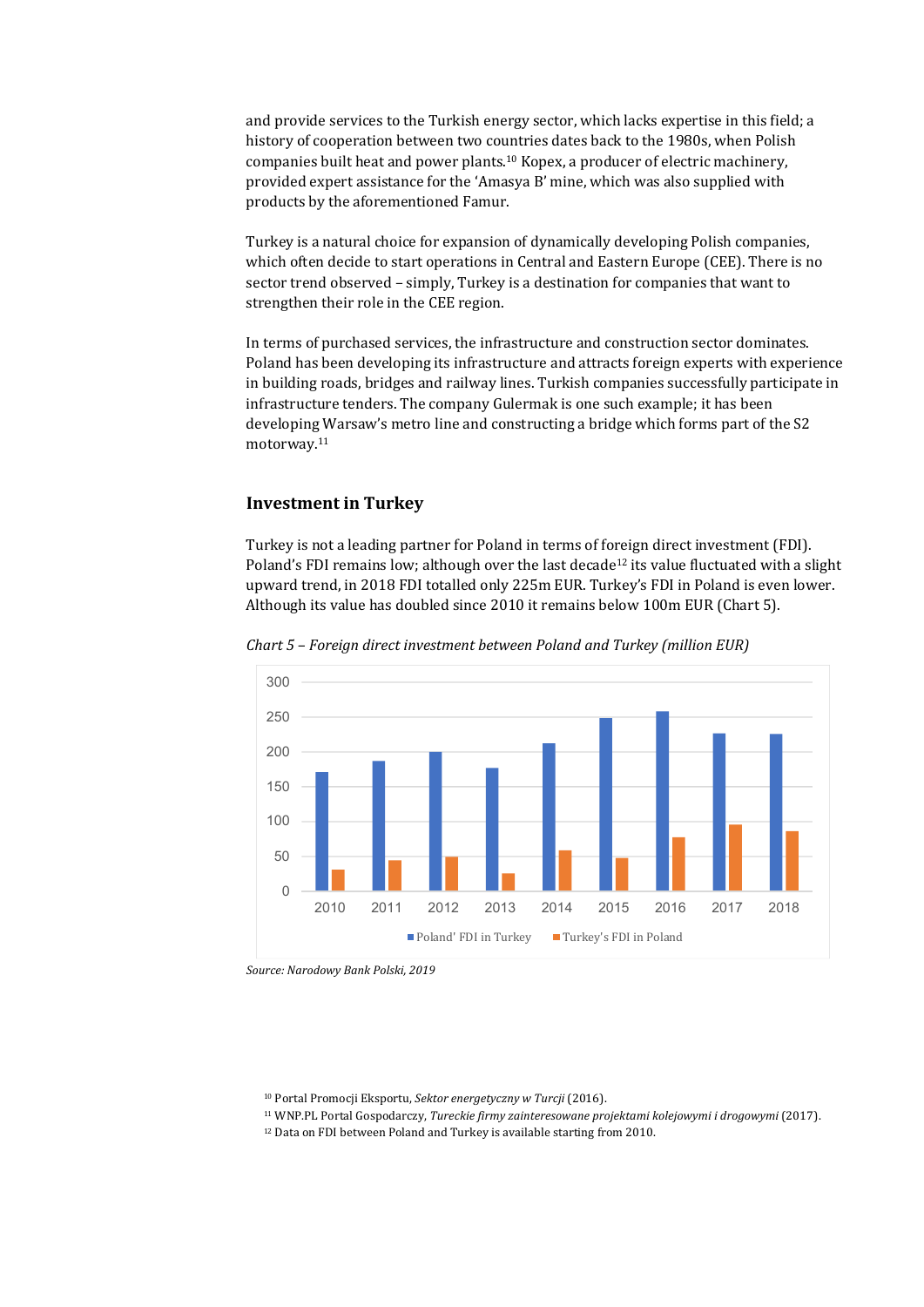#### **FDI in Turkey: sectors and branches**

A structural breakdown of FDI is not available. But given its low value, it is possible to determine which companies have expanded their operations in this way, namely the aforementioned brands Comarch, Asseco, as well as Polpharma (pharmaceuticals)13 and Maspex (food and drink), $14$  all of which have established subsidiaries in Turkey.<sup>15</sup>

No sectoral trend is observed; investment decisions are made by the leading Polish companies that decide to expand their operations in the CEE region.

#### **Potential for growth (trade and investment)**

Policy makers try to encourage greater trade volumes between Poland and Turkey. During the Business Forum held in Poland in October 2017, Poland's President Andrzej Duda and Turkey's President Recep Tayyip Erdogan said that there is potential to double trade volume of goods between the countries to around 10bn EUR.16 This aim was also discussed during the Polish-Turkish Economic Forum in March 2019, when Ruhsar Pekcan, Turkey's Minister of Trade, emphasised that business contacts should be developed and facilitated. In her opinion, 'modernisation of customs union' is one of the ways to achieve this.17

Although trade in services plays a smaller role in economic relations between Poland and Turkey, policy makers also see a potential for its intensification. Andrzej Duda said that the energy sector holds great potential for bilateral cooperation – Poland's experienced engineers may help to develop Turkey's programme of conventional energy production.18 Furthermore, based on the success of Poland's leading companies, other entrepreneurs are deciding to expand their business in the CEE region, including Turkey. On the other hand, Poland is an attractive destination for Turkey's infrastructure experts and given the fact that Polish projects in this field will continue, this sector may play a significant role in trade in services.

Boosting economic cooperation with Turkey is a goal of the Polish-Turkish Chamber of Commerce, established in 2007. It encourages contacts between companies operating in both countries, by organising business tours and supporting companies during trade shows.19 Intensification of relations between Poland and Turkey is also a part of Poland's policy agenda. Following the meeting of the Polish and Turkish presidents in October 2018, a Foreign Trade Office of the Polish Investment & Trade Agency was opened in Istanbul. Its aim is to support Polish entrepreneurs, not only in selling goods and services

- 14 MASPEX, *Grupa Maspex Wadowice utworzyła spółkę z turecką TAT KONSERVE SANAYİİ* (2014).
- 15 Ministerstwo Przedsiębiorczości i Technologii [see note 5], 4–5.
- 16 TVP INFO, *Prezydenci Polski i Turcji: celem podwojenie wzajemnych obrotów handlowych* (2017).
- 17 Polska Agencja Inwestycji i Handlu, *Polsko‐Tureckie Forum Gospodarcze: Turcja pozostaje niedoszacowanym partnerem gospodarczym* (2019).
- 18 Polska Agencja Inwestycji i Handlu, *Polish‐Turkish Business Forum: PAIH to Open Trade Office in Istanbul* (2017).
- 19 Polsko-Turecka Izba Gospodarcza, *Biznes forum z udziałem Prezydentów R. Erdogana i A. Dudy. Nowy impuls dla gospodarczej współpracy* (2018).

<sup>13</sup> Polpharma, *Polpharma wchodzi na rynek turecki* (2011).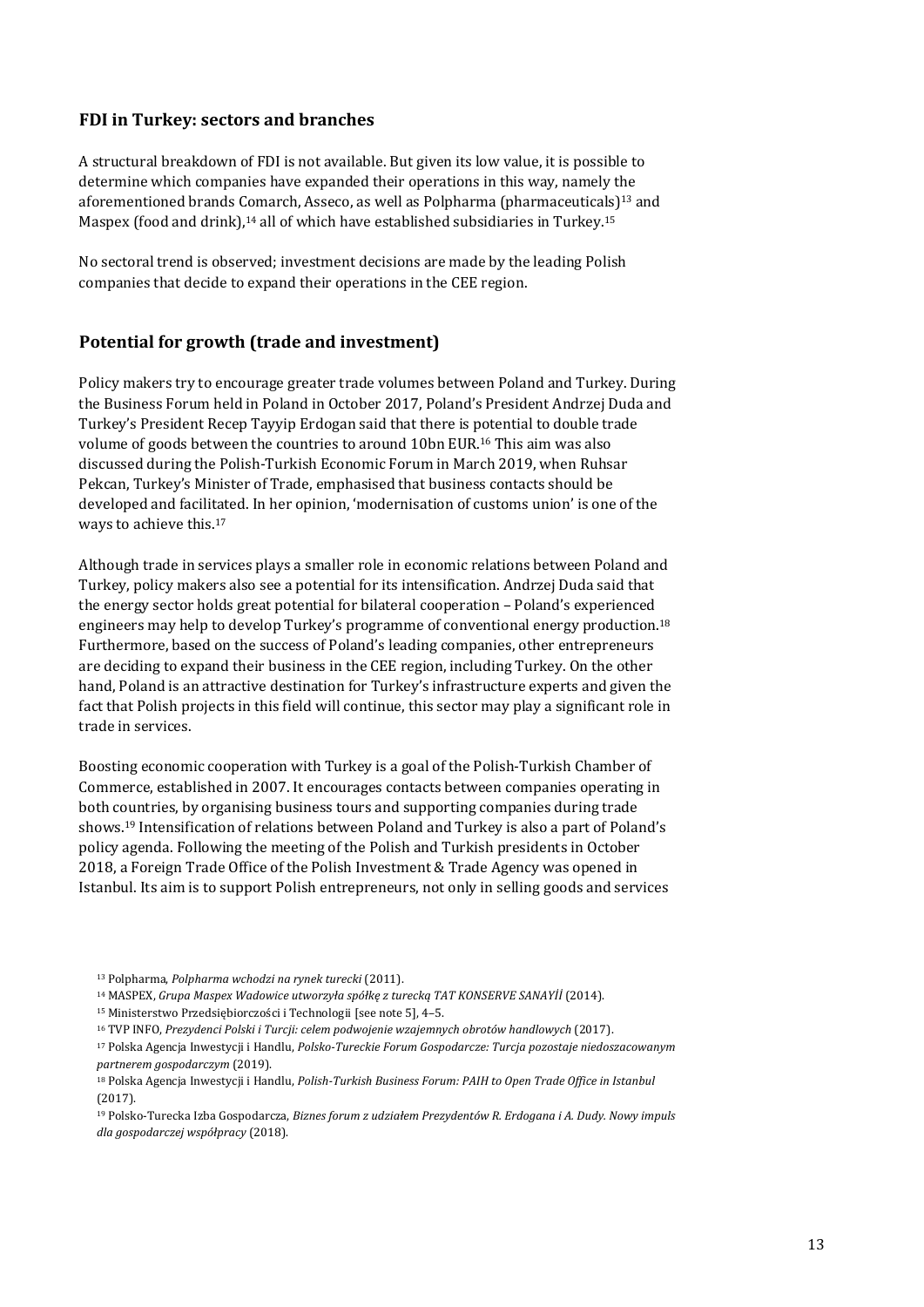abroad, but also in the implementation of investment projects overseas. It also facilitates Turkish entities' efforts to develop relations with Polish business.20

#### **Balance of trade and payment with Turkey**

Trade relations between Poland and Turkey focus on goods. Poland's net export of goods to Turkey has been fluctuating for the past 15 years: in the first years following Poland's accession to the EU, it was oscillating around zero; from 2010 to 2016 Poland's exports to Turkey surpassed its imports; and in 2017 and 2018 net export yet again entered negative territory totalling around 1 300m EUR (Chart 1).

Trade in services does not constitute a significant part of trade relations between Poland and Turkey. The volume of Poland's services delivered net remains negative – over the last decade Poland has been regularly purchasing more services than delivering.

The stream of FDI between the countries remains low. Poland provides more capital than Turkey; in 2018 the value of Polish FDI in Turkey totalled around 225m EUR, while the value of Turkish FDI in Poland was just 85m EUR. Leading Polish companies expand in the CEE region by establishing subsidiaries, which facilitates their operation. It should be noted however that the stream of capital coming from Turkey is slightly and gradually increasing.

Polish capital is invested in Turkey not only in the form of FDI, but also as portfolio investment. Asset management companies (Santander TFI, Quercus TFI, Investors TFI and Generali TFI) have launched mutual funds that focus on Turkey, managing to attract individual investors with assets totalling around 100m EUR.21

#### **Structures of particular economic interdependence with Turkey**

Import and export flows share some structural similarities: the trade in goods focuses mainly on transport equipment, machinery and mechanical appliances. This reflects the fact that to some extent these sectors' operations are interdependent.

#### **Turkey's role in the supply chain**

Trade in transport equipment between Poland and Turkey focuses on two main areas. The first is final products. These products are manufactured by local companies from both countries – including the Polish Solaris (buses ordered by ESHOT located in Izmir) $22$  and the Turkish DurmazlarPanorama (trams ordered by Olsztyn's tram operator)<sup>23</sup> – and by global automotive firms. Both Poland and Turkey have been chosen by global companies from the automotive industry as the location for production and assembly lines.24 In 2017,

<sup>20</sup> Polska Agencja Inwestycji i Handlu, *Foreign Trade Office Istanbul*.

<sup>21</sup> Analizy Online database.

<sup>22</sup> Ministerstwo Przedsiębiorczości i Technologii [see note 5], 6.

<sup>23</sup> Railly News, *Turkey‐Poland Trade Relations and Investments Rail System* (2019).

<sup>24</sup> Poland: Polska Agencja Inwestycji i Handlu, 'Sektor …', [see note 7].

Turkey: Presidency of the Republic of Turkey. Investment Office, 'Automotive …', [see note 7].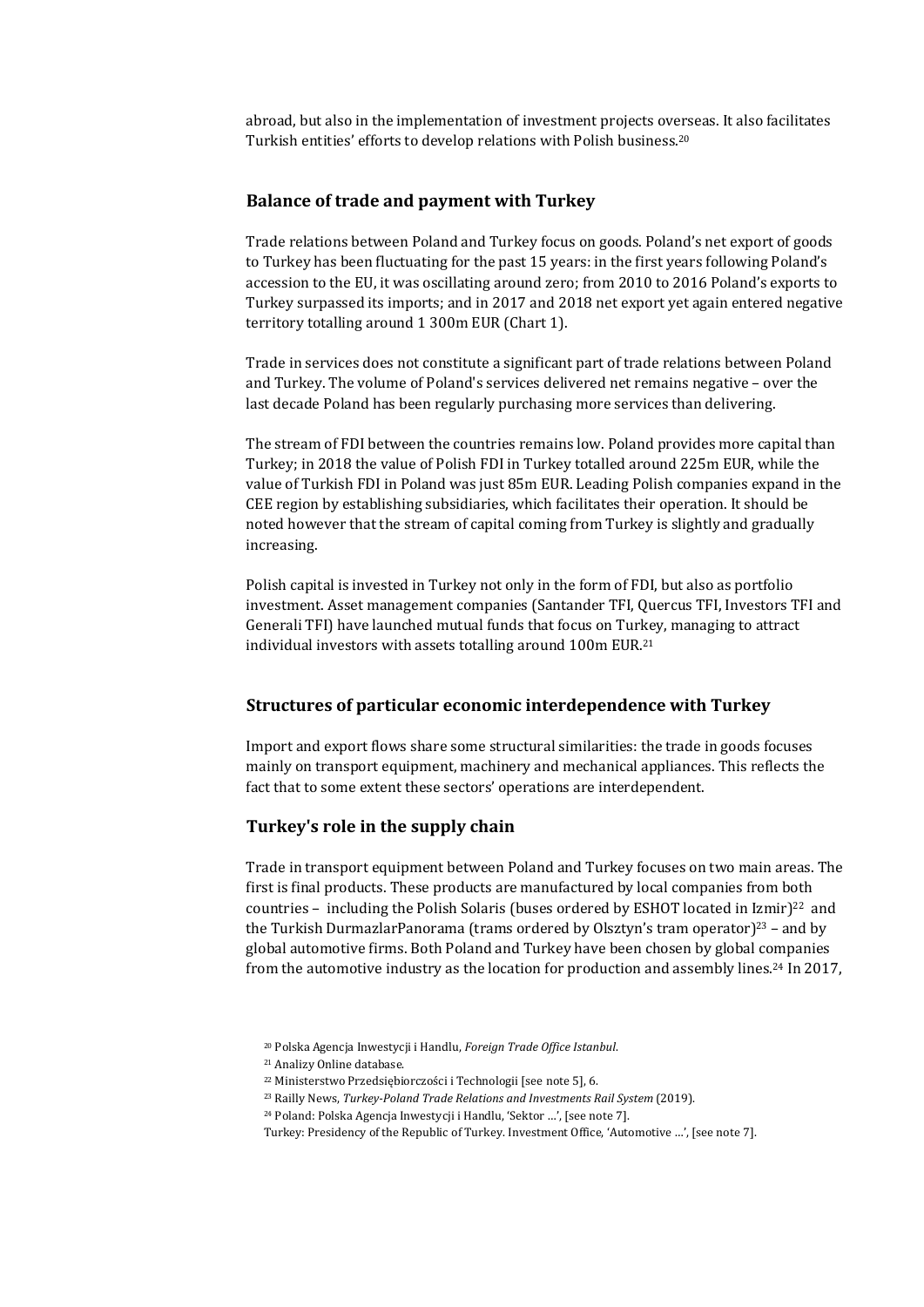Turkey produced over a million passenger cars and Poland contributed around half a million.25

The second area of transport equipment trade between Poland and Turkey includes components. As we read on the official website of the Investment Office of the Presidency of the Republic of Turkey, 'Turkey offers a supportive environment on the supply chain side' with around 1,100 component suppliers supporting the production of original equipment manufacturers.26 Poland, as one of the prime locations for automotive industry assembly lines, is a leading importer of parts and accessories for motor vehicles. Components are traded mostly as part of a flow within automotive corporations located in both countries, as both Turkey and Poland are part of global supply chains.<sup>27</sup>

#### **Turkey's significance in the value chain**

Both Poland and Turkey are producers of household items, manufactured by local companies Amica and Arçelik. The Polish brand Amica uses the experience and competencies of Turkish entities that participate in the production process (Arçelik and Vestel); they are responsible for development and production of certain products from Amica's offer.28 Turkish entities develop their competencies thanks to R&D centres and because of cooperation with global players.29 Turkey's entities participate in both in supply and value chains. Cooperation between these companies is treated as an exemplification of cooperation potential for other entities that operate in this segment of the economy.30

#### **Turkey's role as a hub for regional markets**

Polish companies have been developing economic relations with Turkey for three reasons: to tap its growing internal market, to use the county's expertise, experience and resources in the production process and to strengthen Poland's position in the CEE region, in the Middle East and in Central Asia.

Success in Turkey is a way to establish a foothold in these regions by increasing the presence of Polish brands, first in the country and then also in neighbouring markets. Furthermore, as Poland's president Andrzej Duda mentioned during the meeting with Turkish president Recep Tayyip Erdogan, cooperation with Turkish entities may help to develop contacts with companies operating in the Caucasus and Central Asia.31 This strategy has been implemented by the previously mentioned companies. It is also very popular among companies from the cosmetics industry. As we discussed in the first chapter, Polish chemical products, mainly cosmetics, constitute the bulk of traded goods (Chart 3). Inglot and Irena Eris are among the most active companies in this field. Turkish women's demand for beauty products is very strong, which benefits Polish companies.

<sup>25</sup> European Automobile Manufacturers Association, *Economic and Market Report EU Automotive Industry (Quarter 4 2017)* (2018).

<sup>26</sup> Turkey: Presidency of the Republic of Turkey. Investment Office, 'Automotive …' [see note 7].

<sup>27</sup> Portal Promocji Eksportu, *Branża motoryzacyjna w Turcji* (2015).

<sup>28</sup> Amica, *Jednostkowy raport Amica S.A. za 2018 rok* (2018).

<sup>29</sup> Portal Promocji Eksportu, *Sektor AGD i elektroniki użytkowej w Turcji* (2015).

<sup>30</sup> Turkey-Poland Business Meetings 23–25 May 2016, *Home Appliance Industry*.

<sup>&</sup>lt;sup>31</sup> TVP INFO [see note 16].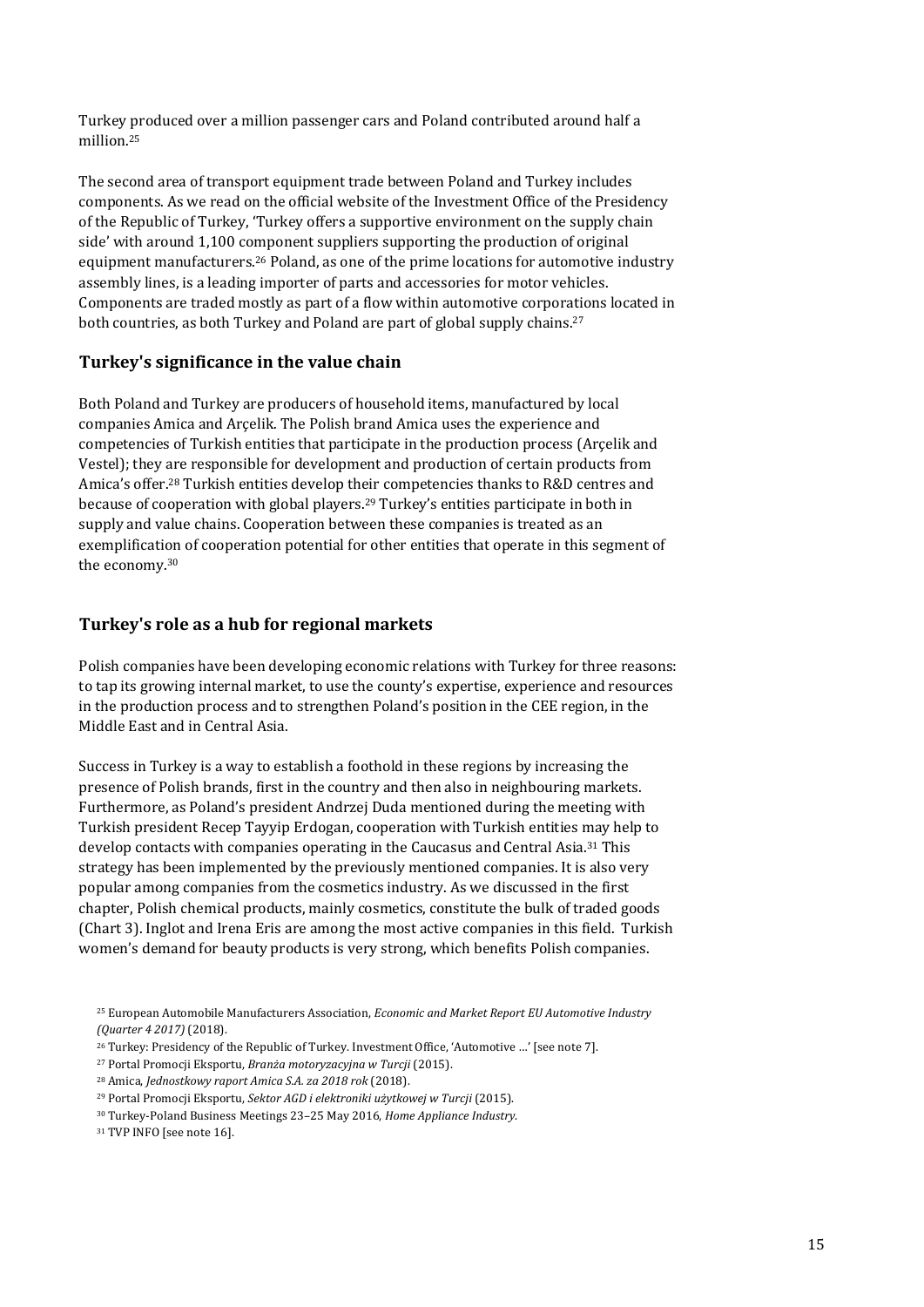This trend is observed across the Middle East and especially in the Gulf, furthering expansion in the region.32

Currently the expansion of Polish companies is achieved without broader political support. Yet Poland's 'Three Seas Initiative' may be a useful tool that would strengthen Turkey's role as a hub for Polish business. Although Turkey is not part of the group per se, it is included as a partner country in many projects designed to enhance transport, energy and digital infrastructure in the Three Seas region.33 Developing relations in the region may help Polish companies to reach other markets.

#### **Economic actors seeking privileged access to decision makers**

Economic cooperation between Poland and Turkey has developed significantly, but the countries are not strategic partners. As is explained in further sections of the report, despite a number of political declarations during economic forums and meetings, development of Polish-Turkish economic relations is not part of the agenda of Polish policy makers. Furthermore, only a handful of Polish entities have committed to commence trade and investment expansion in Turkey. Given the low interest in Polish-Turkish economic relations, as exemplified by the largely symbolic nature of state support, and lacking a strategic role for Turkey as an economic partner for Poland, a lobby among Polish companies is almost non-existent. This report describes areas where both Polish and Turkish economic actors might be interested to gain privileged access to Polish decision makers. Yet given that Turkey is not a strategic partner for Poland in the economic field, Polish incumbents have not taken any steps that would bring tangible results.

#### **Defence industry**

Despite the potential of the Polish and Turkish defence industry, cooperation in this field is literally non-existent. Turkey is one of the leading producers of military equipment in the world, and Poland has significant modernisation needs in this field. Both countries have tried to encourage trade in military equipment; high-level contacts have been established, including meetings between Polish and Turkish incumbents and participation in international trade shows. In 2015, Turkey was encouraging Poland to buy the T-129 ATAK helicopter, which is produced by Turkish Aerospace Industries, Inc. According to the company's president Muharrem Dörtkaşli, this would establish grounds for cooperation between Polish and Turkish entities.34 However, these efforts have not yielded any tangible results.35

Conversely, Polish companies have endeavoured to sell to Turkey some of their most innovative equipment. In 2016 WB Electronics, which designed and produced the Warmate drone, provided Turkey with sample equipment, yet further relations have not been developed. Similarly, PZL Mielec, owned by American company Lockheed Martin,

<sup>32</sup> Portal Promocji Eksportu, *Branża kosmetyków* (2014).

<sup>33</sup> The Three Seas Initiative, *Priority Interconnection Projects. Three Seas Initiative Summit* (Bucharest 17–18 September 2019).

<sup>&</sup>lt;sup>34</sup> M. Miłosz, Turcy proponują Polsce swój śmiąłowiec ATAK. "Mamy dobry miecz i świetną tarcze" (2015).

<sup>35</sup> Canan Uslu and Murad Cinoğlu, "Potencjalne obszary współpracy Turcji i Polski w zakresie przemysłu lotniczego kosmicznego i obronnego", in *Relacje polsko‐tureckie z perspektywy bezpieczeństwa narodowego*.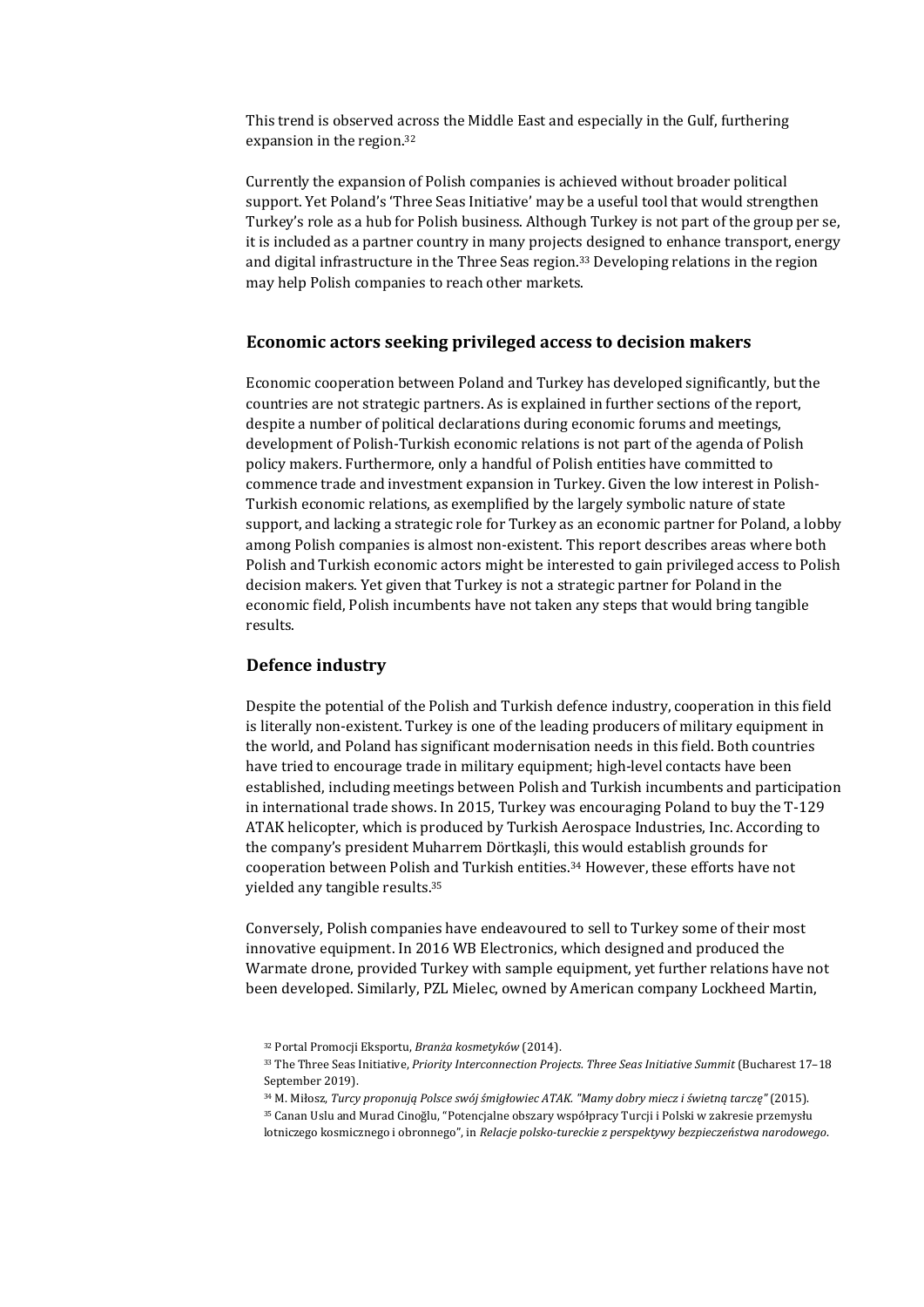delivered one of its prototypes to Turkey, but there is no information available concerning current cooperation with Turkey. In 2018 media reported that Turkey is looking for a supplier of engines for the T-129 ATAK, which is supposed to be delivered to Pakistan.<sup>36</sup>

Despite some efforts, then, cooperation between the two countries is barely noticeable. In 2018 Poland issued 'defence licenses' for Turkey totalling 24m EUR, but provided Turkey with defence equipment worth just 1.5m EUR. Turkey is the 23rd biggest partner for Polish defence industry exports.37

#### **Too‐big‐to‐fail industries**

The term 'too big to fail' is usually employed in relation to the finance industry, yet it may also aptly refer to the automotive industry. This industry plays a big role in the economies of both Poland and Turkey – sector's output contributes significantly to GDP ans is an immportant factor in the employment market which accounts for 300,000 jobs in Poland and around 400,000 jobs in Turkey.38 Most of the production comes from plants that are part of the global automotive industries, but both countries also have local providers of transport equipment. Poland is continuously modernising its public transport and some Turkish companies have participated successfully in organised tenders.

#### **Industries of particular national interest**

Poland and Turkey have developed a number of economic ties in the infrastructure and energy sectors. Both these sectors are of significant national importance, which may encourage providers of goods and services to contact policy makers. Our consultations in the Ministry of Development (until recently the Ministry of Entrepreneurship and Technology) showed that Polish authorities would be very much interested in changing Turkey's public procurement law so as to allow foreign companies to directly enter the Turkish market. They believe this would, firstly, ease market conditions for Polish companies from the transport sector, such as Solaris for instance, to enter the Turkish market with the intent to cooperate directly with municipalities needing public transportation; and secondly, it would allow Polish energy companies to bid on renovation projects for Turkish powerhouses (as we learnt from the representatives of the Ministry, some of these companies are keenly interested in such projects since they originally built the powerhouses in the 1980s).

Other branches of particular interest to Polish ministries include cosmetics, medicine and the food sector (especially meat, which currently cannot be exported to Turkey unless frozen).

#### **Level and degree of bilateral communication between business organisations**

Level and degree of bilateral communication between business organisations corresponds to the trade volume between the two countries and thus is relatively low. There are three

<sup>36</sup> A. Domański, *Polskie silniki w tureckich śmigłowcach dla Pakistanu?* (2018).

<sup>37</sup> K. Janoś, *Turcja kupuje polską broń. Sprawdzamy skalę eksportu i pytamy o embargo* (2019).

<sup>38</sup> Poland: Polska Agencja Inwestycji i Handlu, 'Sektor …' [see note 7].

Turkey: Presidency of the Republic of Turkey. Investment Office, 'Automotive …' [see note 7].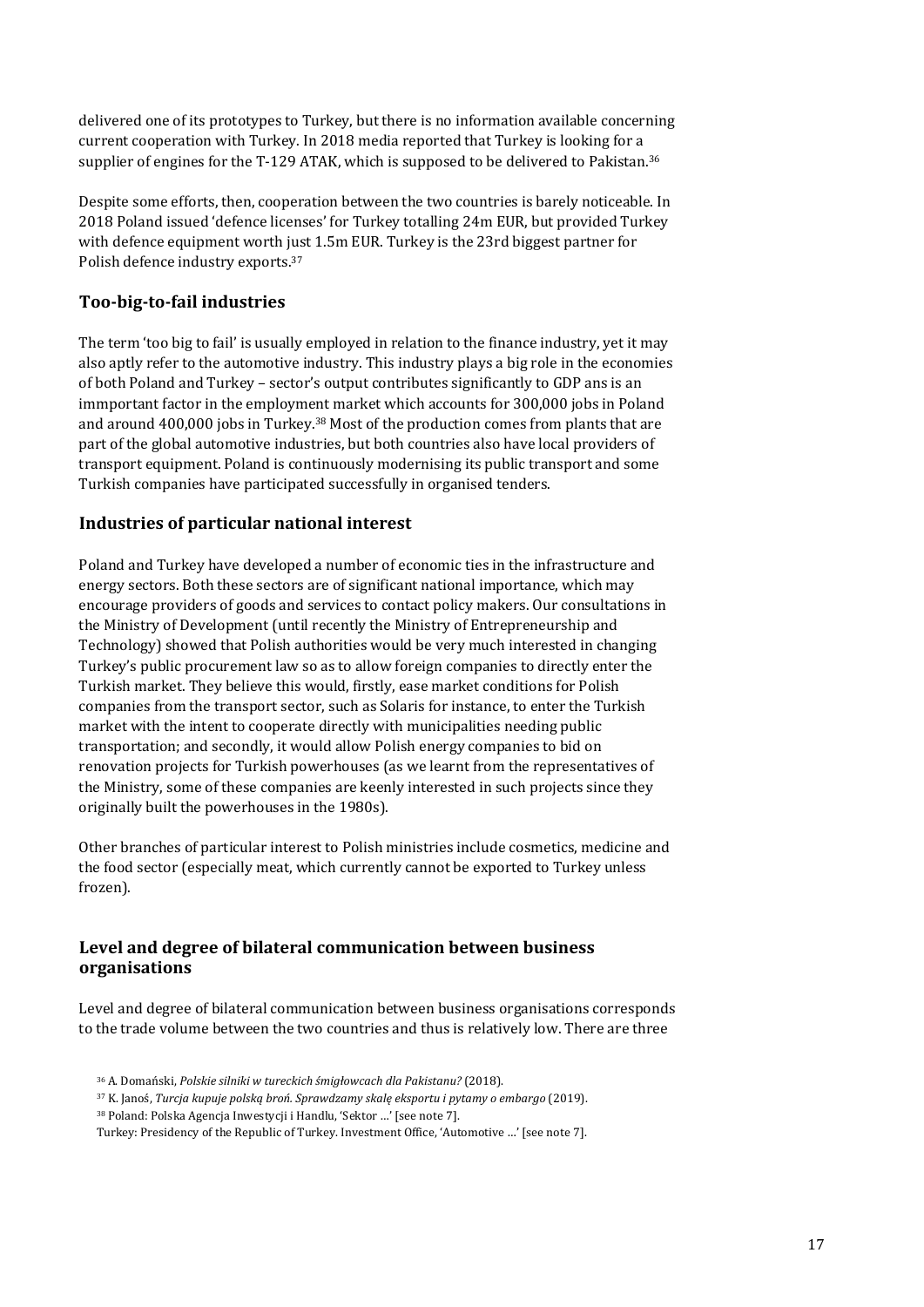main institutions/initiatives that aim at facilitating contacts between Polish and Turkish entrepreneurs:

- Polish-Turkish Chamber of Commerce established in 2007 with the aims to:
	- 1. Support its members in establishing and organising cooperation between Polish and Turkish companies;
	- 2. Promote an economic cooperation between the two countries by publishing information about specifics of the Turkish market, as well as its legal and cultural conditions;
	- 3. Facilitate B2B contacts between entrepreneurs from Poland and Turkey.39

Currently the Chamber has 34 members.40 During its 13 years of operation the Chamber has implemented various initiatives. For example, between 2014 and 2018 it organised a series of seminars with the aim to promote Polish-Turkish economic cooperation in the biggest Polish cities, attracting around 2,000 entrepreneurs. Members of the Chamber have also participated in similar seminars in Turkey. Moreover, the Chamber has signed Memorandums of Understanding (MoUs) with a few regional chambers from Turkey, among them the Chamber of Industry and Commerce in Adana, the Chamber of Industry and Commerce in Tarsus, the Chamber of Industry and Commerce in Mersin, the Chamber of Commerce in Izmir and the Chamber of Industry and Commerce in Bursa. The Chamber has also signed a MoU with the Polish-Turkish Businessmen's Association (POTIAD), which lately has been active mainly in social media or as a participant in events organised by the Turkish Embassy in Warsaw.

- Polish-Turkish Economic Forum a periodic event co-organised by the Polish Investment & Trade Agency and the Economy Department of the Polish Embassy in Ankara in cooperation with the National Chamber of Commerce and the Ministry of Development. It serves both as a forum for entrepreneurs looking for support in their plans to move their economic activity to Turkey, and as a contact point for Polish and Turkish companies. In 2019, the fourth edition of the Forum was held. Although the event is supposed to be organised annually, in reality it is held every two or three years.
- Polish Investment & Trade Agency's Foreign Trade Office in Istanbul the Foreign Offices of the Polish Investment & Trade Agency, located around the world, aim to facilitate economic operations with given countries and regions. Polish representatives serving their term in those offices participate in fairs where they promote the Polish economy in their countries of operation or help Polish companies in foreign expansion by playing an advisory role or by checking the creditability of local contractors. The Foreign Office in Istanbul was established very recently, in October 2018, and thus has not yet been very active; it has not had a chance to publish any public statement on the level of support extended to Polish entrepreneurs. Yet, its representatives participated in the abovementioned Polish-Turkish Economic Forum and organised a Polish booth during the Minex Fair 2019 where five Polish companies from the mining sector also participated.

<sup>39</sup> Polsko-Turecka Izba Gospodarcza.

<sup>40</sup> Full list of the Chamber's members.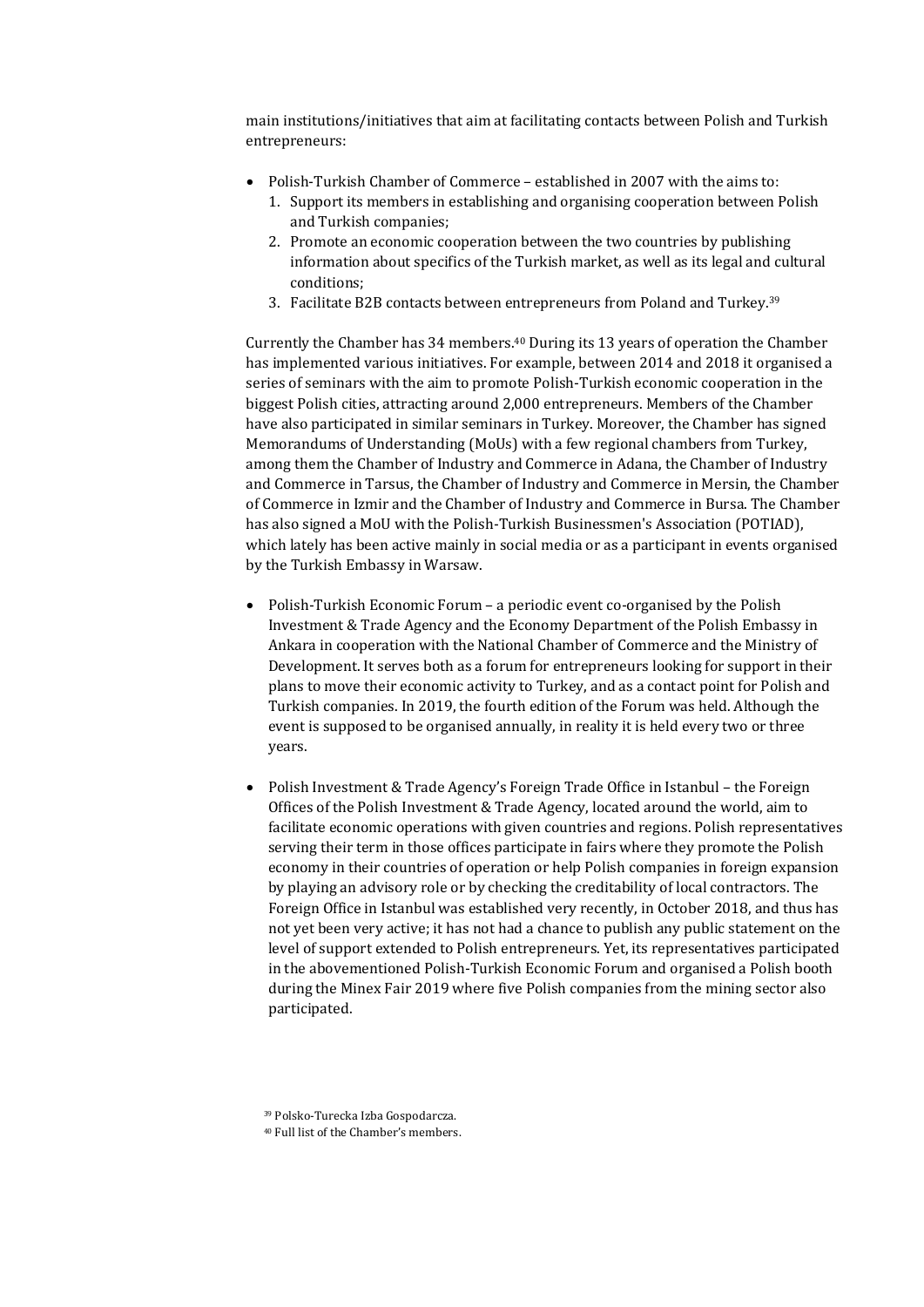#### **Level of information about and structure of debate over the customs union**

When it comes to the Polish ministries,<sup>41</sup> there are two institutions particularly interested in the debate on modernisation of the customs union with Turkey. The Ministry of Foreign Affairs is mainly responsible for the political dimension of discussions and thus is familiar with the political stage of the debate at the EU level. The Ministry of Development, which has participated in, inter alia, negotiating the European Commission's mandate, is much more knowledgeable on the technical details of the debate on the customs union. Yet, the bureaucrats from both ministries acknowledge that the debate over modernisation of the customs union between Turkey and the European Union mainly concerns the EU as a bloc. This can be understood from claims by Ministry representatives that currently the debate is blocked due to political issues, and while Poland is interested in the modernisation of the customs union, it is accepting the reality.

Generally Polish political parties do not seem to be concerned about the debate over the customs union with Turkey, as the issue is not at all present in the Polish public debate. Polish parliamentarians rarely even comment on Polish-Turkish relations, and when they do it is to voice their support for strengthening economic cooperation between the two countries, without touching the topic of the customs union.42

It might be assumed that the Polish MPs in the European Parliament are much more aware of the level of the debate on modernisation of the customs union. While this may be true, it is hard to find any tangible evidence to support this thesis. All in all, if Turkey is present in the speeches of Polish parliamentarians it is usually in the context of the Syrian civil war, NATO or humanitarian help.

Polish economic actors interested in cooperation with Turkey are familiar with the topic of the EU–Turkey customs union and its modernisation needs, thanks to the media or the abovementioned Polish-Turkish Economic Forums. They perceive the problem of customs union as a political issue between the European Union and Turkey and thus they focus on more pragmatic problems from the point of view of their economic activities. A conference organised in March 2018 by the Polish-Turkish Chamber of Commerce with participants from the Polish parliament, the Turkish Embassy in Warsaw and the Turkish Agency of Investments Promotion is one example attesting that cooperation is encouraged to some extent. Although the discussions concentrated on the prospects for Poland and Turkey to achieve the goal of 10bn USD in trade volume, declared by Presidents Duda and Erdogan in October 2017, none of the participants addressed the topic of modernisation of the customs union between Turkey and the EU.43

#### **Attitude towards modernisation of the customs union**

The official stance of the Polish Ministry of Foreign Affairs is that although Poland supports the modernisation of the customs union between Turkey and the European

<sup>41</sup> Information on the topic was gathered during consultations with the abovementioned ministers.

<sup>42</sup> Podwojenie dwustronnych obrotów gospodarczych pomiędzy Polską a Turcją. Możliwe i potrzebne. *Information from the Conference*.

<sup>43</sup> Podwojenie dwustronnych obrotów gospodarczych pomiędzy Polską a Turcją. Możliwe i potrzebne. *Information from the Conference* [see note 42].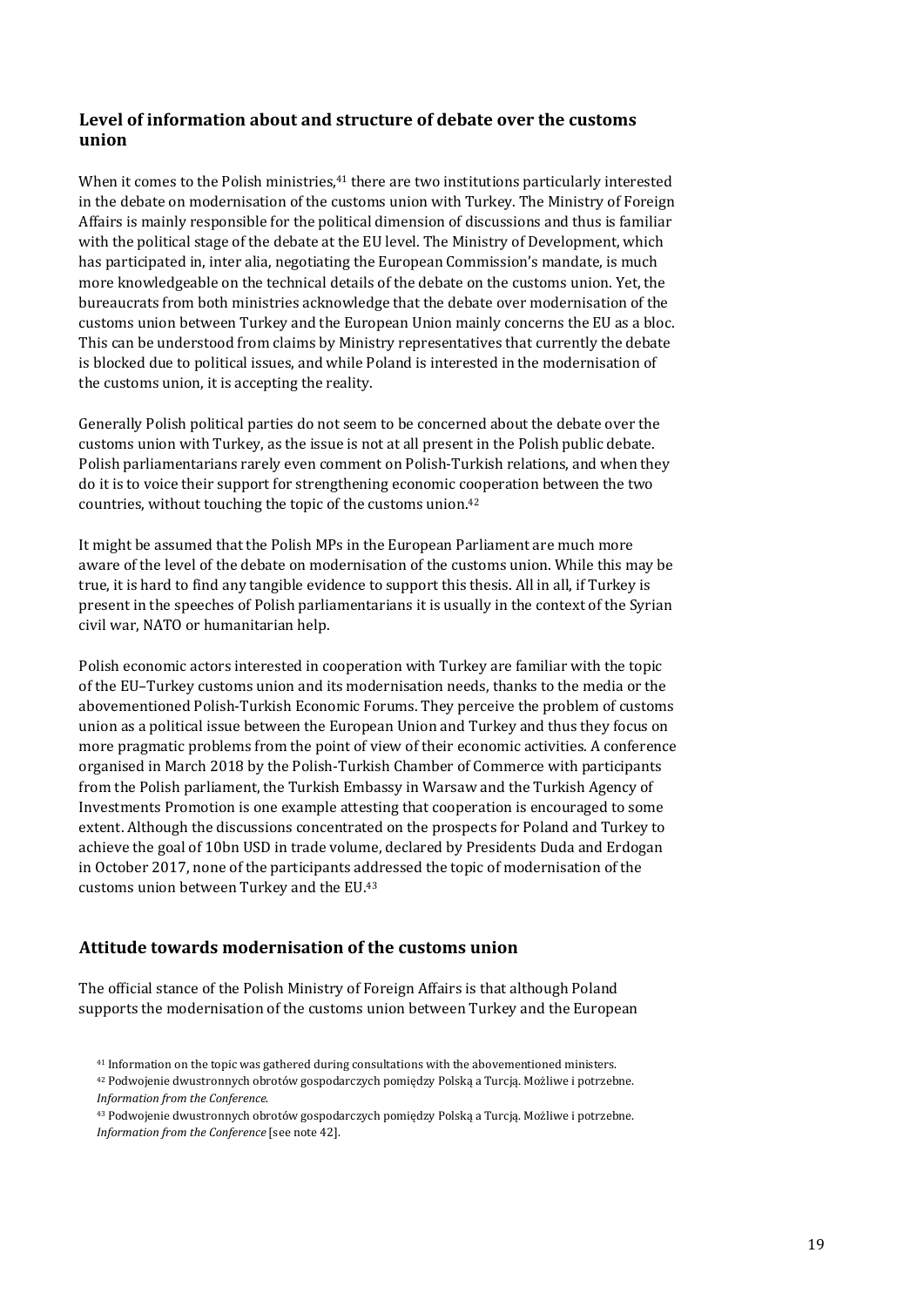Union, it is constrained by the bloc position. As far as we know, such stance is transmitted to Turkish interlocutors every time the issue is discussed between representatives of Poland and Turkey.

The Polish Ministry of Development presents a similar stance. Yet, when its representatives speak about modernisation of the customs union, they offer more economy-centred and specific arguments. Poland is interested in an updated customs union because of Turkey's protectionism, which recently has been hurting both bilateral trade and Polish companies. According to the Ministry's representatives, the negative trend began after Turkey's current economic problems started. Suddenly, Turkey was implementing various barriers to protect its own entrepreneurs. One example of such a barrier, particularly painful for Poland, is additional licensing requirements (so-called prelisting) for, inter alia, Polish producers of cosmetics. They require such strict information on the product to be introduced to the Turkish market that fulfilling all criteria would equate to revealing the production formula. As a result, Polish exports of cosmetics to Turkey dropped abruptly from 45m EUR to 8m EUR. Similar requirements are applied to medicines.

All in all, the Ministry of Development claims Poland is interested in modernisation of the customs union for three main reasons:

- to introduce an effective trade dispute settlement mechanism;
- to establish a symmetry between the markets by, for example, granting European companies access to Turkey's public procurements (currently they must act through a local partner which means they act as a subcontractor);
- to end Turkey's protectionism practices and thus increase the potential for boosting trade and cooperation, also for Polish companies from such sectors as cosmetics, public transportation or the food industry.

Polish political parties generally do not refer to modernisation of the customs union. None of the parties currently sitting in parliament even mention Turkey in their official programme. Their attitude towards the customs union can be deduced from public appearances of their representatives. When it comes to the ruling Law and Justice Party (PiS), its stance can be represented by current Minister of Foreign Affairs Jacek Czaputowicz who claims that Poland supports the modernisation of the customs union as some Turkish citizens are pro-European oriented and thus require the EU's support.<sup>44</sup> Speaking of the biggest opposition party, the Civic Platform (PO), one can say that although its stance towards the customs union has not been publicly presented, it can be inferred from the position of its influential member Donald Tusk. He seems to believe that any talks on the modernisation of the deal are dependent on Turkey's progress in the human rights issue and its willingness to stop its provocative actions towards EU members such as in the Eastern Mediterranean. Surprisingly, a similar stance is presented by one of the leaders of Confederation, a far-right party. Robert Winnicki claims that strengthening economic cooperation with Turkey would amount to submission.

When it comes to business actors, their stance is pretty clear and very pragmatic. While they agree that modernising the customs union may be beneficial for their economic activity – echoing reasons mentioned by the Ministry of Development – they do not concentrate on it, as they are familiar with the political processes that have blocked the

<sup>44</sup> Minister Czaputowicz o problemie migracji: *UE powinna skoncentrować się na pierwotnych przyczynach, a nie redystrybucji osób*.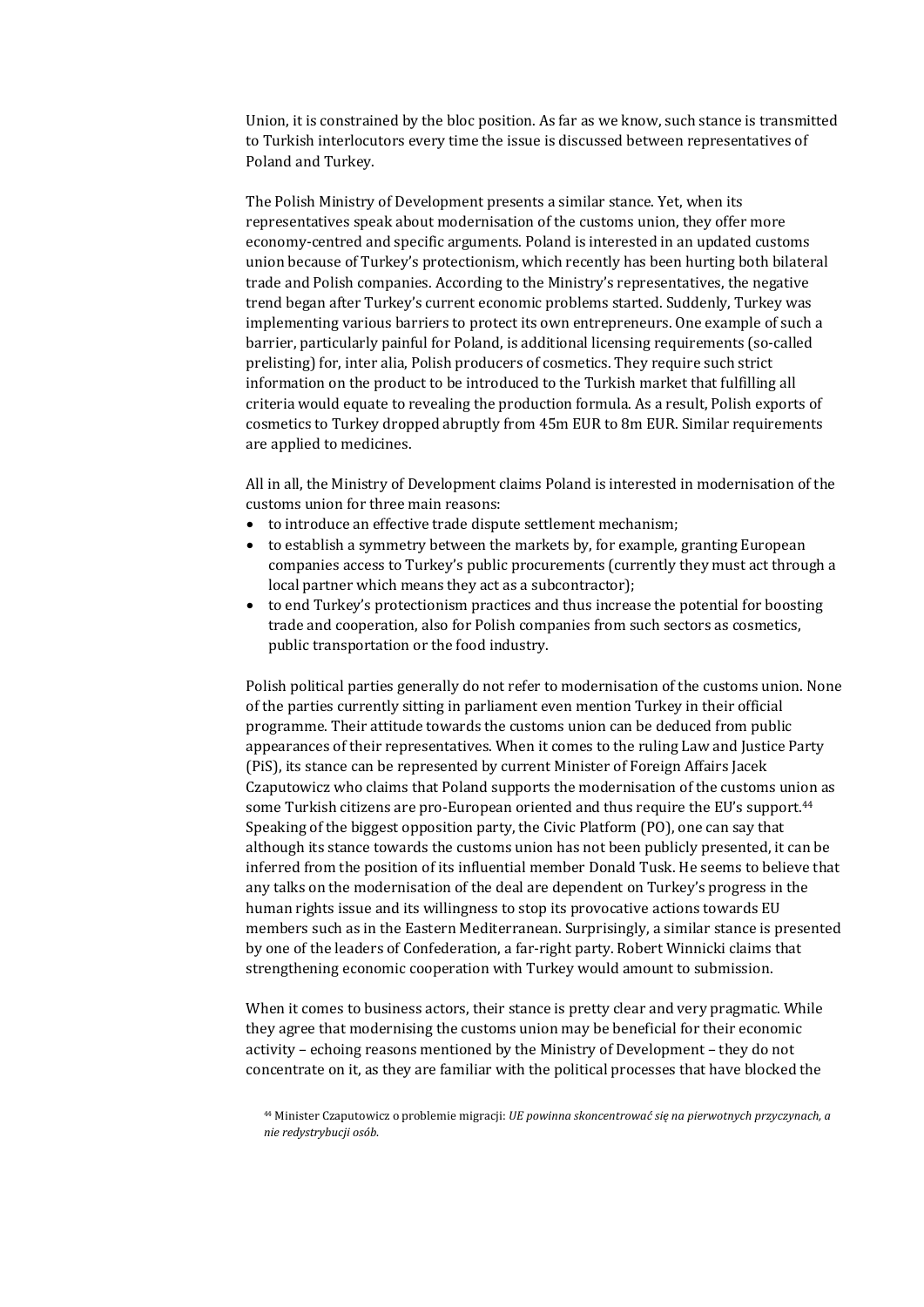customs union from being modernised. As a result, they do not exert any pressure on the Polish ministries to unblock or speed up the issue on the European level. They concentrate instead on the practical barriers constraining their economic activity, such as the abovementioned protectionism on the part of Turkey, and their complaints to Polish bureaucrats refer mostly to these issues.

#### **Level of trust in and degree of attribution of competence**

The Poles have a solid trust in the EU's institutions. This stems from the fact that traditionally Polish society has been one of the most euro-enthusiastic in the EU. Recent data show that 87% of Poles appreciate the benefits of EU membership and 54% trust the EU.45 Moreover, 74% of Polish society believes the EU is heading in the right direction. This positive view of the EU translates into the trust of Polish citizens towards Union institutions.

Since Poland's accession to the EU in May 2004, the European Commission has been the second most trusted institution after the European Parliament. (For example, between Spring 2004 and Autumn 2007 trust towards the EC rose from 49% to 61%. Thus, in Autumn 2007 the trust towards the EC was even bigger than trust towards the EP.46) Although the most recent European data concentrates on the European Parliament, showing that the trust of Poles towards this institution reaches 54%,47 making it probably the most trusted EU body, surveys conducted in Poland suggest the old trend is still valid. A survey carried out by IPSOS for OKO.press in December 2018 (the most recent data) shows that 51% of Poles believe that the EU should be more integrated and that the EC should be strengthened.<sup>48</sup> This is even more persuasive when one takes under consideration that a similar survey carried out in January 2018 showed support for the European Commission at the 43% level. At the same time, support for limiting cooperation in the EU to the economic sphere and strengthening the member states dropped from 43% to 35%. This may be interpreted as strong support for the European Commission and a high level of trust towards it, as simultaneously the Polish government was engaged in a controversial dispute with European institutions concerning rule of law.

*Chart 6 – IPSOS survey for OKO.press (%)*

<sup>45</sup> *Eurobarometr: 87% Polaków docenia korzyści z członkostwa w UE*.

*Spring 2019 Standard Eurobarometer: Europeans Upbeat About the State of the European Union – Best Results in 5 Years*.

<sup>46</sup> *Eurobarometr 68. Opinia publiczna w Unii Europejskiej* (Autumn 2007), 16.

<sup>47</sup> *Standardowy Eurobarometr 90. Opinia publiczna w Unii Europejskiej* (Autumn 2018), 4.

<sup>48</sup> P. Pacewicz, 51 proc. Polaków chce integracji UE i wzmocnienia KE, a tylko 35 proc. Europy Kaczyńskiego i *Orbana*.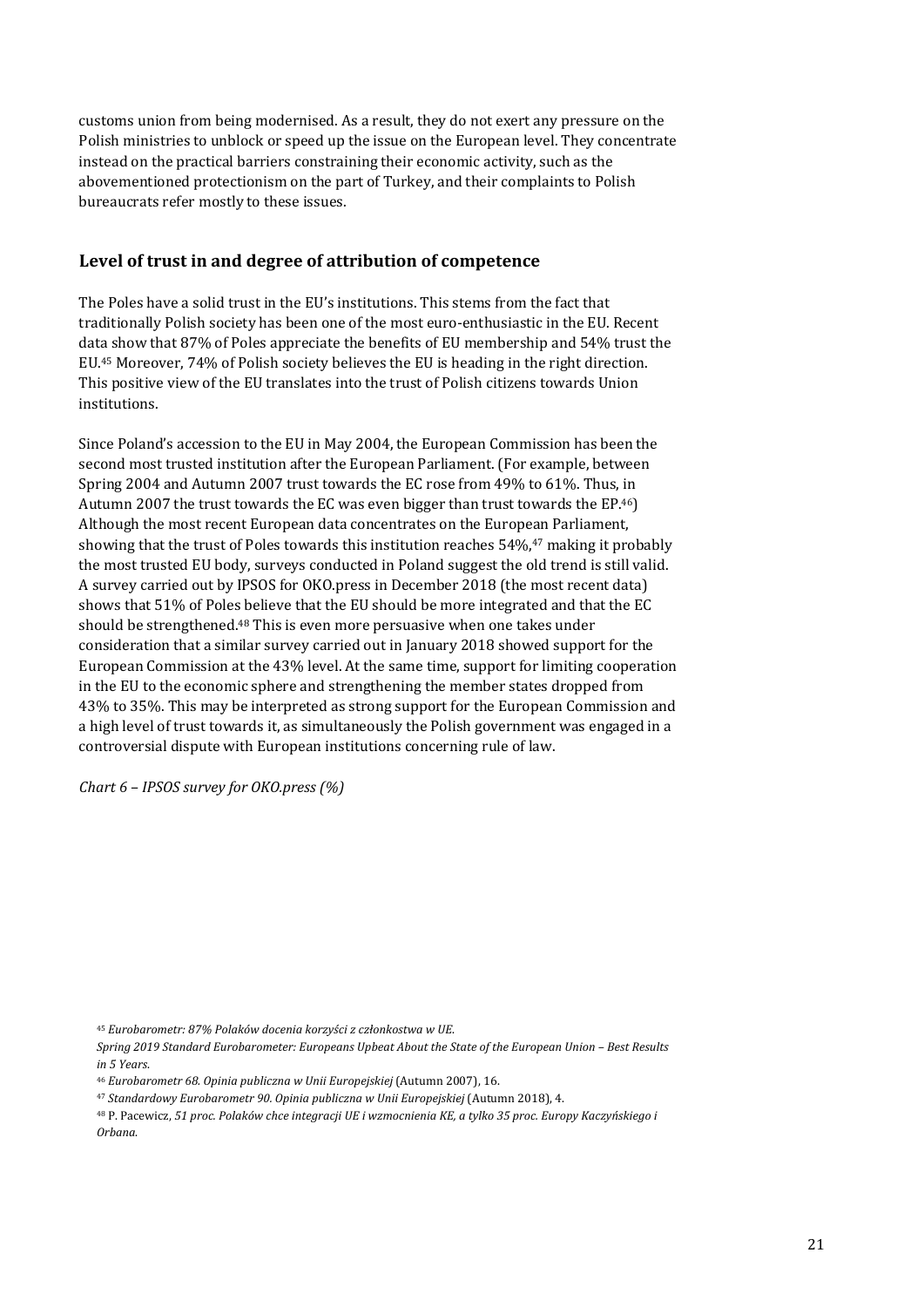

Source: IPSOS survey for OKO.press, https://oko.press/51-proc-polakow-chce-integracji-ue-i-wzmocnienia-ke-a*tylko‐35‐proc‐europy‐kaczynskiego‐i‐orbana/*

It seems that the level of trust towards the European Commission is also high among Polish bureaucrats. This can be understood from our interviews in which they acknowledged the EU's leading role in the eventual process of negotiations about the modernisation of the customs union between Turkey and the EU.

Unfortunately, there is no data on the trust of Polish society towards the Delegation of the European Union in Ankara. Since the institution is literally absent from the Polish media, it is safe to assume that most of Poles wouldn't even know it exists, let alone identify its rationale or recognise the difference between the functioning of the Delegation and the Polish Embassy.